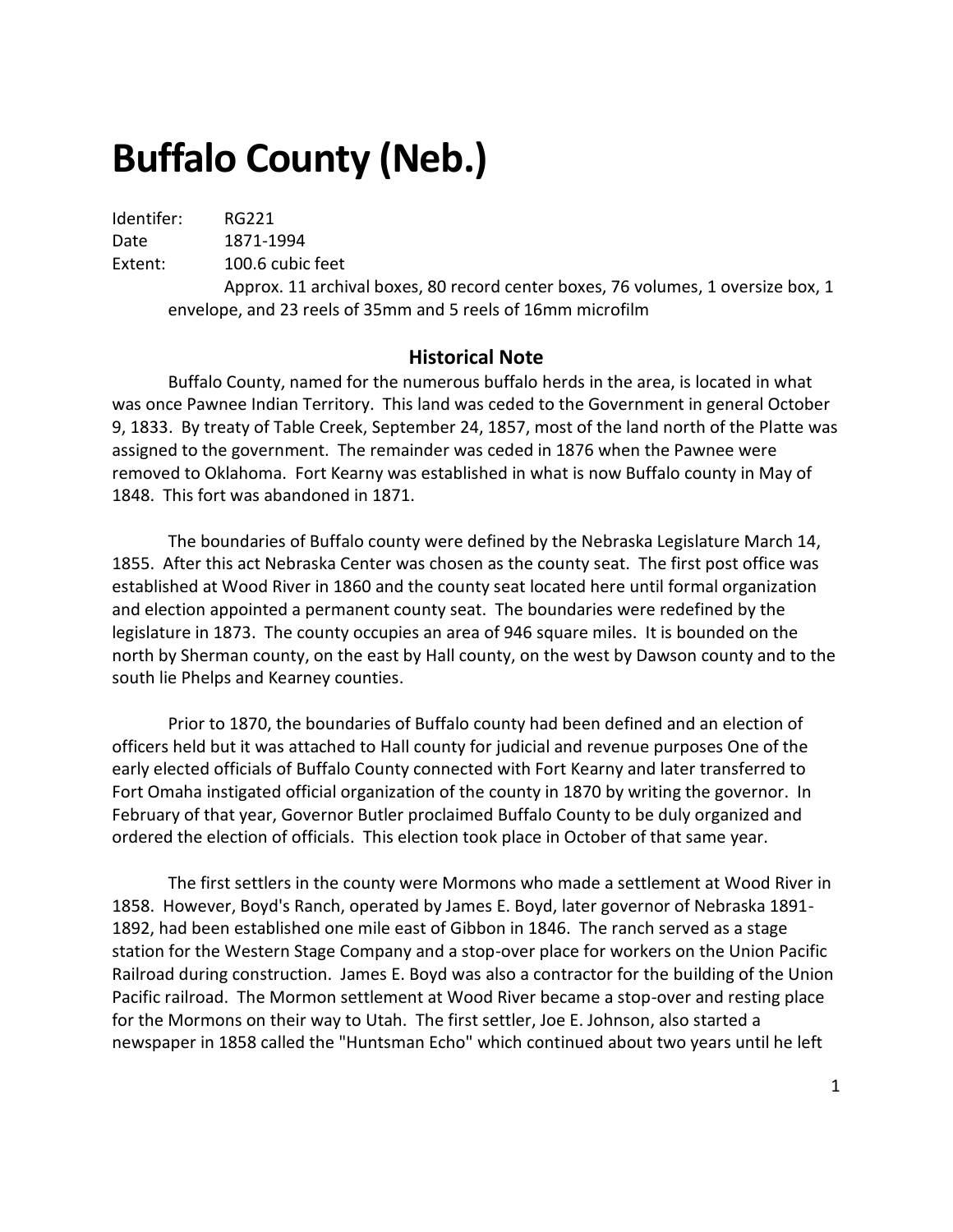for Utah. When the Indian war between the Cheyenne and Sioux broke out in 1864, nearly all Wood River settlers left the area. Farmers began resettling the area after the completion of the Union Pacific Railroad in 1866. After Buffalo county reorganized in 1870, a large colony of settlers from Ohio arrived in April of 1871 and laid out the town of Gibbon, Nebraska. The Burlington and Missouri River Railroad joined the Union Pacific near Fort Kearny in the fall of 1872 and a town named Kearney Junction was laid out.

Prior to this time there was no official county seat. The first meeting of the Commissioners was at Nebraska Center, two miles from present Gibbon, Nebraska on February 26, 1870. The meetings moved around for that first year after organization. In 1872 Gibbon and Kearney Junction vied for the honor of being named county seat. At an election held in October, 1871, Gibbon was chosen. The contract to construct the courthouse was awarded in July of 1872 and was completed at Gibbon in 1873. The county seat fight had already begun, however, and in August, 1874 the commissioners declared the new courthouse to be unsafe and no further meetings were held there. On October 13, 1874, a special election for the relocation of the county seat resulted in its removal to Kearney. The county offices moved around at first until the South Platte Land Company and the Union Pacific Railroad came through with their offer to donate land and build a courthouse for removing the county seat to Kearney. A cheap building was erected in 1875 at Kearney and used as the courthouse until the permanent courthouse was erected in 1886. Today Kearney is a first class city with over 22,000 population.

The first school district was organized while Buffalo County was still a part of Hall County in 1869. After Buffalo County reorganized, eight other districts were organized from October 1871 through March 1872. There are now twenty three school districts in the county. The county as a whole has steadily continued to grow from a population of 193 in 1870 to 34,797 by the 1980 census.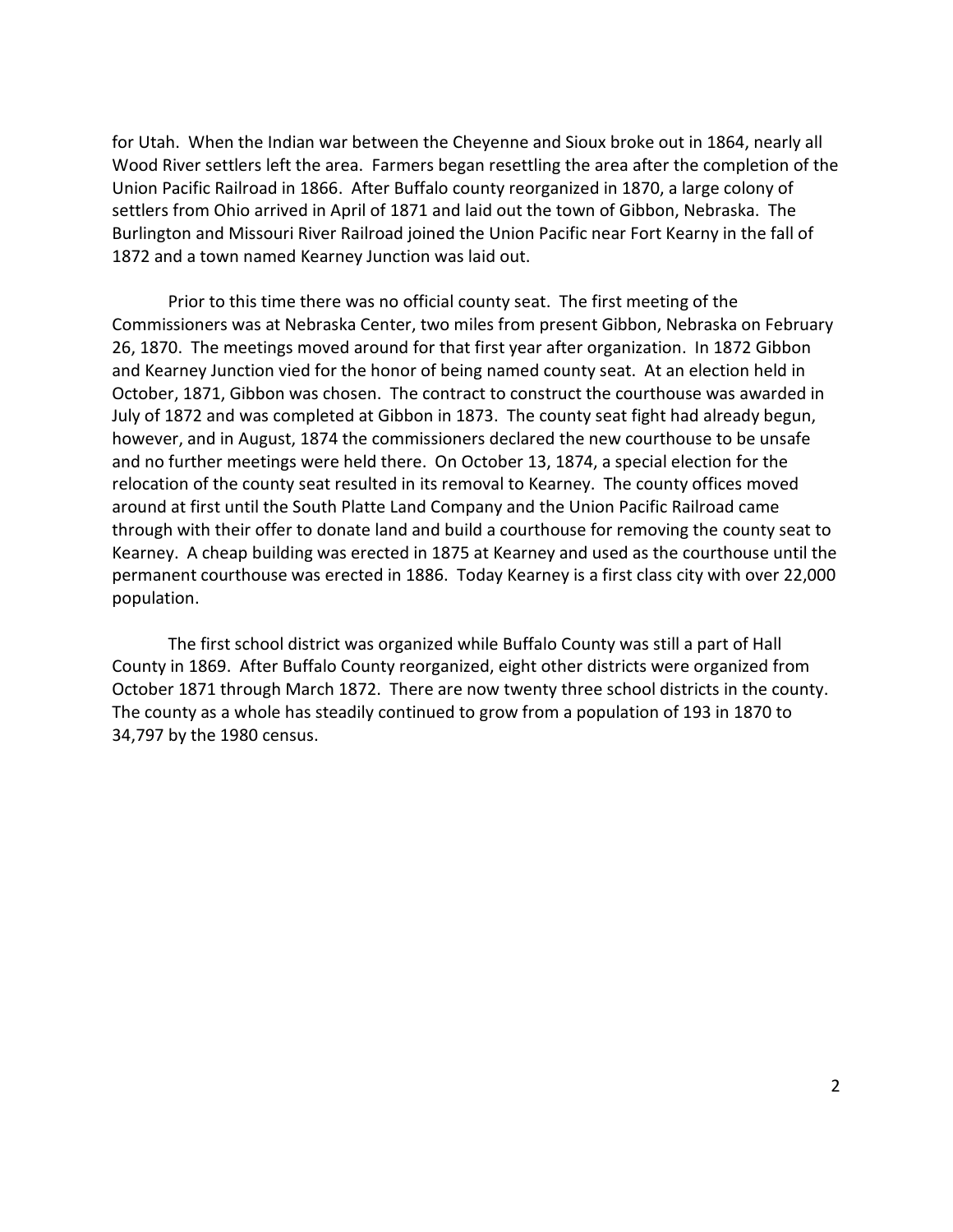#### **Scope and Content Note**

Most of the early records of Buffalo County were destroyed by the county around 1958 before Records Management in Nebraska was established in 1969. For this reason, different types of records have been compiled to try to compensate for missing original documentation. Buffalo County Historical Society holds many of the early records.

This record group has been divided into subgroups and series based on record creator and record type:

[Subgroup One Assessor, 1875-1920](#page-4-0)

[Series One Assessment schedules, 1875-1882](#page-4-1)

[Unprocessed assessor records, 1870-1932](#page-4-2)

[Subgroup Two Treasurer, 1867-1911](#page-5-0)

[Series One Tax Lists, 1867-1874](#page-5-1)

[Subgroup Three County Board of Commissioners, 1870-1989](#page-5-2)

[Series One County Board Proceedings, 1870-1989](#page-5-3)

[Series Two Annual Reports, 1881-1917](#page-7-0)

[Subgroup Four County Clerk, 1872-1994](#page-7-1)

Series One [Marriage Records, 1872-1994](#page-7-2)

[Inventory of microfilm reels](#page-7-3)

[Inventory of volumes on reels](#page-11-0)

[Subgroup Five Register of Deeds, 1968](#page-15-0)

[Subgroup Six County Court, 1873-1906](#page-16-0)

[Series One Justice of The Peace Dockets, 1873-1906](#page-16-1)

[Subgroup Seven District Court, 1871-1965](#page-17-0)

[Series One Naturalization Records, 1871-1965](#page-17-1)

[Inventory of microfilm reels](#page-18-0)

[Inventory of volumes on microfilm](#page-18-1)

[Series Two General Index to District Court](#page-21-0)

[Series Three Appearance Dockets](#page-21-1)

[Series Four Daily Journals, 1873-1909](#page-21-2)

[Series Five Complete Record](#page-21-3)

[Series Six Judgment and Execution Dockets, 1873-1960](#page-21-4)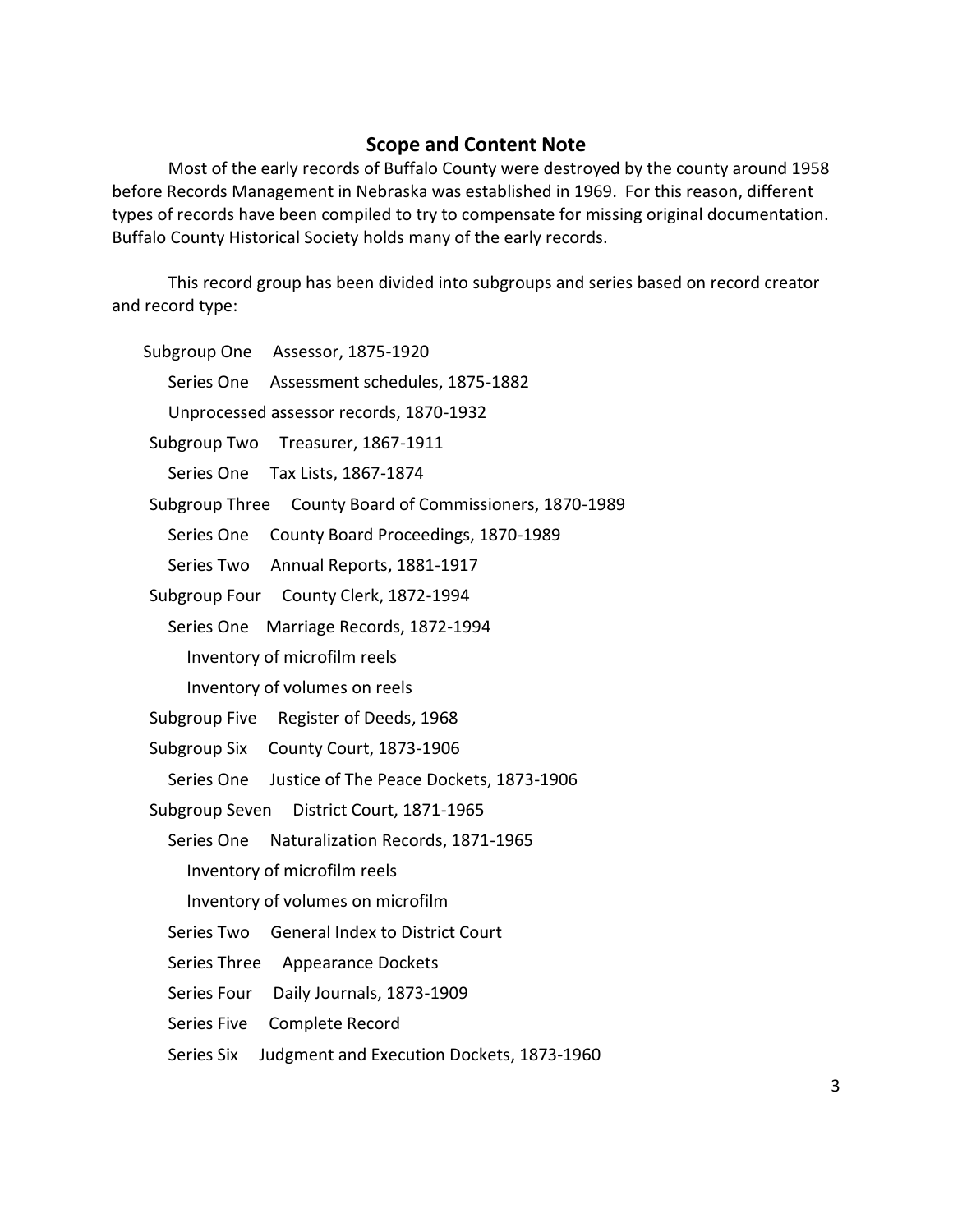[Series Seven Civil and Criminal Case Files, 1872-1940](#page-21-5) [Series Eight Bills of Exception, 1895-1968](#page-24-0) [Series Nine State Tax Suit, 1904-1906](#page-24-1) [Series Ten Encumbrance Record, 1892-1971](#page-24-2) [Series Eleven Miscellaneous, 1880-1960](#page-24-3) Series Twelve [Mental Health Board, 1950s-1960s](#page-25-0) [Subgroup Eight Superintendent of Schools, 1902-1925](#page-25-1) [Series One School Census, 1902-1904](#page-25-2) [Series Two Correspondence, 1913-1932](#page-25-3) [Subgroup Nine School District Records, n.d.](#page-25-4)

#### **Related Records**

Many records are housed at the Buffalo County Historical Society.

For additional material relating to settlement and organization of Buffalo County, see the manuscript collections **RG3761 Union Pacific Railroad Company** and **RG5698.AM Lincoln Land Company**.

For information relating to the early records of Buffalo county, 1858-1870, see record group **RG260 Hall County (Neb.)**.

The records of Fort Kearny can be found in record group **RG505 Fort Kearny, Nebraska**.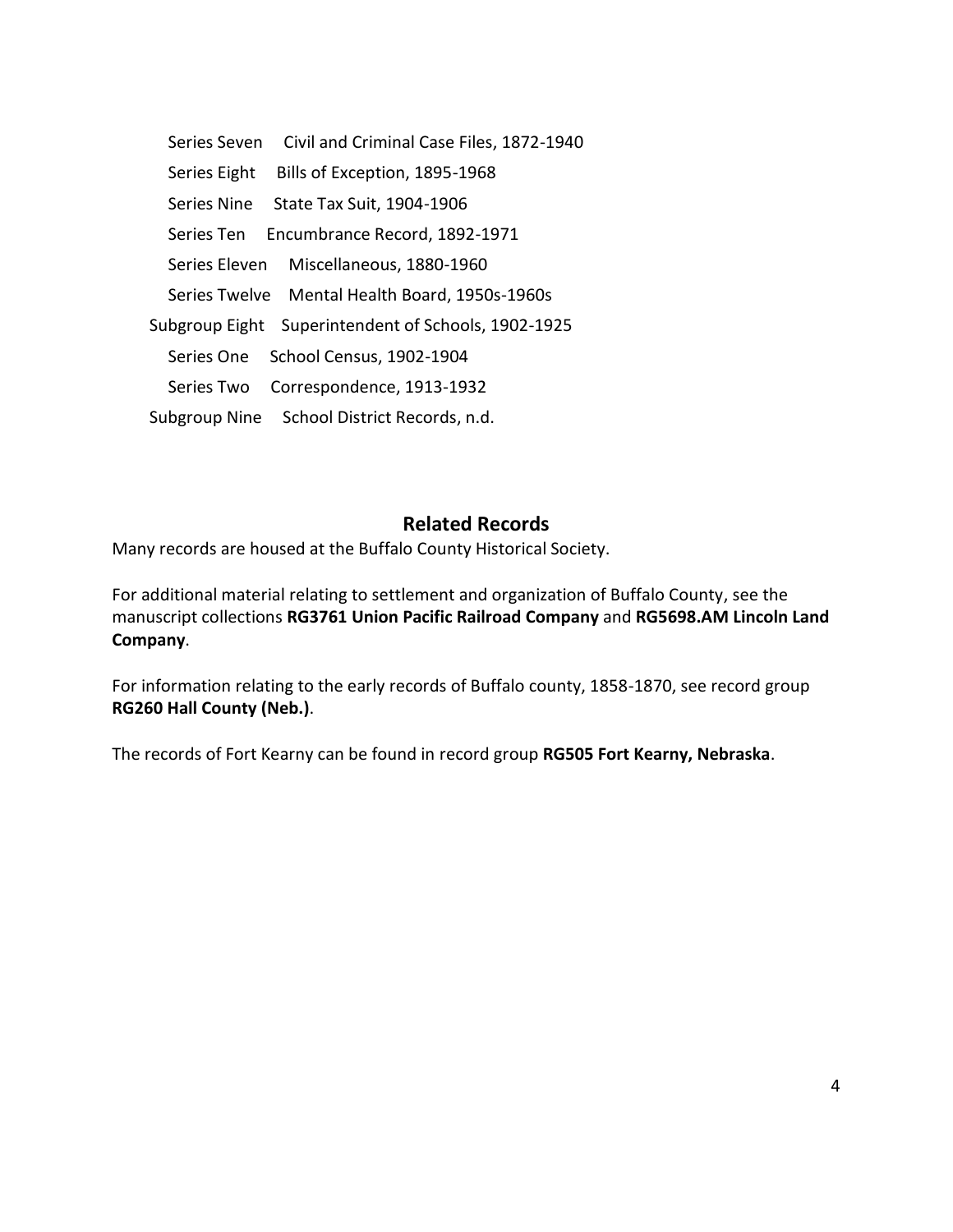# **Description**

#### <span id="page-4-0"></span>**Subgroup One Assessor, 1875-1920**

Scope and content: This subgroup includes personal and real property assessments 1875-1877, 1880, and 1893. Also included are notices of Improvements to Real Estate, 1905-1920 and one box of correspondence, 1904-1908.

Related records: Additional Assessment Records are housed at the Buffalo County Historical Society. For assessment records relating to Buffalo County prior to 1871, see Hall County records.

#### <span id="page-4-1"></span>**Series One Assessment schedules, 1875-1882**

Oversize Box 1, 1875-1893 1875-1876, Crowelton Precinct 1880-Personal Property, Schneider Precinct 1890-Personal Property, Shelton 1893-Personal Property, Gibbon

 Bound Volumes Vol. 1-3, Kearney, Real & Personal, 1876-1879

#### **Unprocessed assessor records, 1870-1932**

<span id="page-4-2"></span>Scope and content: These records are unprocessed. Rough inventory of boxes is provided.

Assessment Records, 1913-1917 Assessments: Real Estate and Notes on Improvement, 1924-1932 Assessment, Annual Reports, 1909-1913 Assessments, Real Estate and Improvements, 1888-1919 Assessor, Misc. Records, 1870-1900 Assessor, Misc. Correspondence, 1904-1906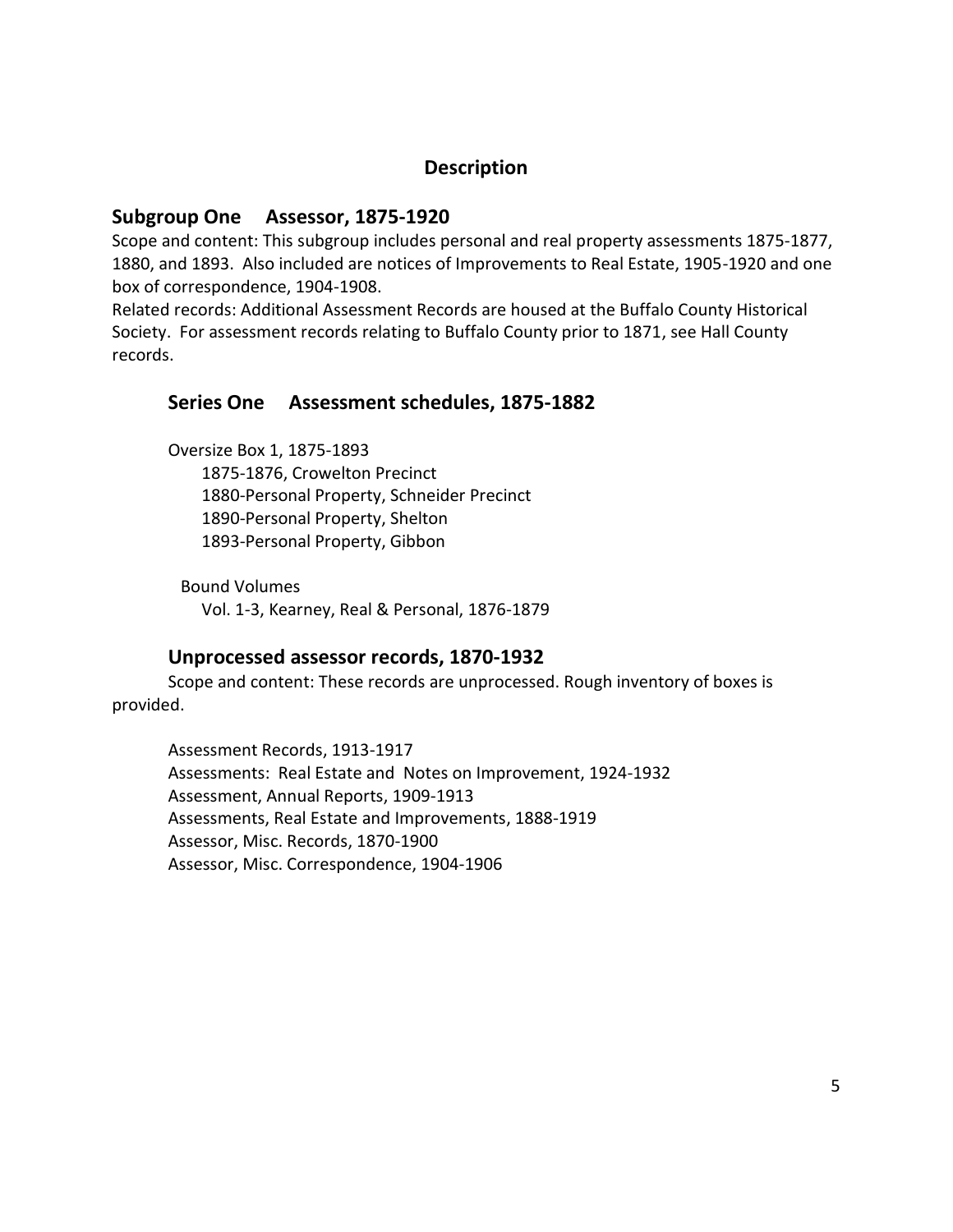## <span id="page-5-0"></span>**Subgroup Two Treasurer, 1867-1911**

Related records: Highway and Road Ledgers and Tax Lists from 1915 can be found at the Buffalo County Historical Society. Taxes were registered in Hall County prior to 1871.

# <span id="page-5-1"></span>**Series One Tax Lists, 1867-1874**

| Vol. 1 | Tax List, 1874 - Kearney      |
|--------|-------------------------------|
| Vol. 2 | Personal Tax Lists, 1867-1869 |

#### <span id="page-5-2"></span>**Subgroup Three County Board of Commissioners, 1870-1989**

Scope and content: Subgroup Three contains miscellaneous records of the County Commissioners in series two including county officer's reports, 1900-1917; annual statistical reports, 1909-1917.

# <span id="page-5-3"></span>**Series One County Board Proceedings, 1870-1989**

Existence and Location of Originals: History Nebraska only possesses these volumes as microfilm. Security microfilm of the county board proceedings, 1870-1989, was copied in 1995 and is available in the reference room. Security microfilm was produced for the county by Microfilm Service Bureau of Kearney in 1992. Refilmed by county in 2002 and master negatives given to Historical Society. Microfilm project number MP4167.

| Roll #1<br>643 frames<br>1267 pp.<br>AR#92-01<br>35mm (20:1) | Proceedings, Vol. #1<br>p.3 (Meeting to Organize), Feb. 26, 1870<br>thru<br>Proceedings, Vol. #2<br>p.636 (December 21, 1888)<br>NOTE: No targets between volumes (use page<br>numbers as guide). Also no frame counters |
|--------------------------------------------------------------|--------------------------------------------------------------------------------------------------------------------------------------------------------------------------------------------------------------------------|
| Roll #2<br>629 frames<br>1239 pp.<br>AR#92-02<br>35mm (20:1) | Proceedings, Vol. #3<br>p.2 (January 8, 1889)<br>thru<br>Proceedings, Vol. #4<br>p.619 (January 8, 1898)<br>NOTE: No targets between volumes (use page                                                                   |
| Roll #3<br>512 frames<br>1003 pp.<br>AR#92-03<br>35mm (20:1) | numbers as guide). Also no frame counters.<br>Proceedings, Vol. #5<br>p.1 (January 11, 1898)<br>thru<br>Proceedings, Vol. #6<br>p.368 (December 19, 1906)                                                                |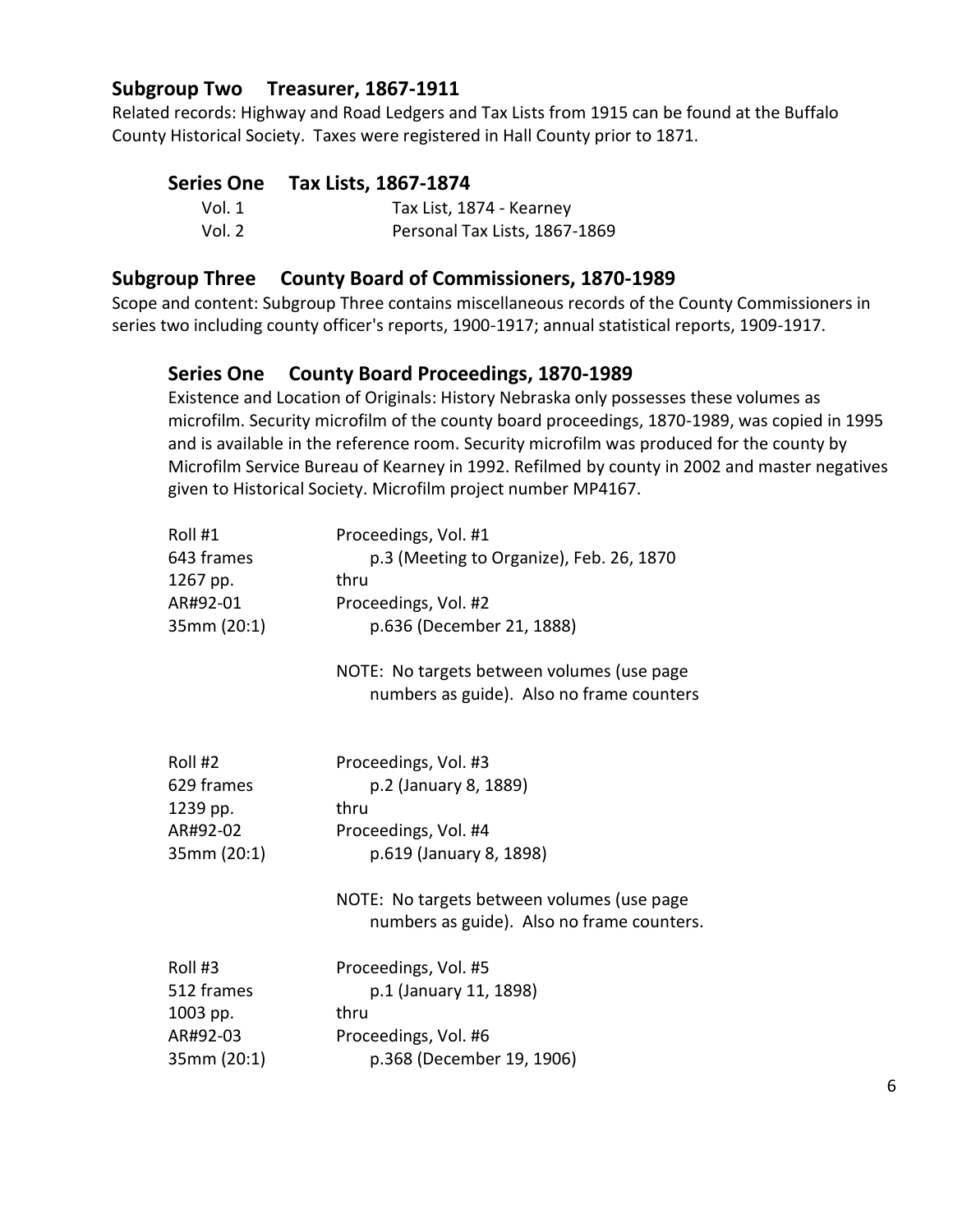# NOTE: No targets between volumes (use page numbers as guide). Also no frame counters

| Roll #4<br>2833 frames<br>2819 pp.<br>AR#92-04<br>16mm(34:1)  | Proceedings, Vol. #7<br>p.1 (January 8, 1907)<br>thru<br>Proceedings, Vol.#11<br>p.320 (July 11, 1933)                                        |
|---------------------------------------------------------------|-----------------------------------------------------------------------------------------------------------------------------------------------|
|                                                               | NOTE:<br>Vol. #8 begins at frame #0594<br>Vol. #9 begins at frame #1227<br>Vol. #10 begins at frame #1873<br>Vol. #11 begins at frame #2509   |
|                                                               | NOTE: No targets identifying individual volumes.<br>Divider target only between volumes.                                                      |
| Roll #5<br>2830 frames<br>2818 pp.<br>AR#92-05<br>16mm (34:1) | Proceedings, Vol. #11 cont.<br>p.321 (July 18, 1933)<br>thru<br>Proceedings, Vol. #15<br>p.380 (August 18, 1955)                              |
|                                                               | NOTE:<br>Vol. #12 begins at frame #0373<br>Vol. #13 begins at frame #1079<br>Vol. #14 begins at frame #1750<br>Vol. #15 begins at frame #2447 |
| Roll #6<br>2720 frames<br>2696 pp.<br>AR#92-06<br>16mm (34:1) | Proceedings, Vol. #15 cont.<br>p.381 (August 18, 1955)<br>thru<br>Proceedings, Vol.#19<br>fr. #2715 (June 20, 1978)                           |
|                                                               | NOTE:<br>Vol. #16 begins at frame #0334<br>Vol. #17 begins at frame #1039<br>Vol. #18 begins at frame #1740<br>Vol. #19 begins at frame #2444 |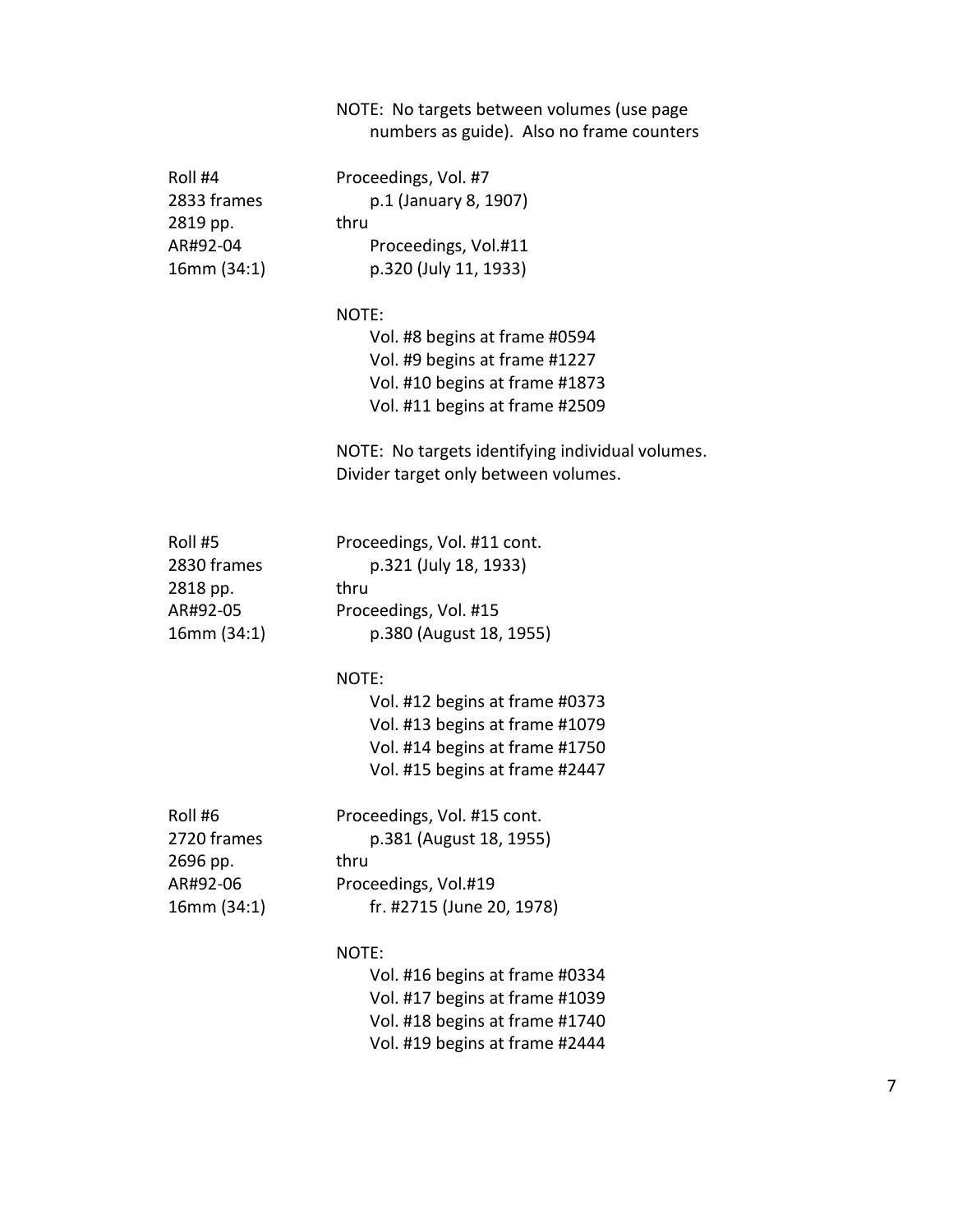| Roll#7<br>2484 frames<br>2466 pp.<br>AR#92-07<br>16mm(34:1) | Proceedings, Vol.#19 cont.<br>fr. #0011 (June 22, 1978)<br>thru<br>Proceedings, Vol. #22<br>fr. #2479 (December 19, 1989) |
|-------------------------------------------------------------|---------------------------------------------------------------------------------------------------------------------------|
|                                                             | NOTE:<br>Vol. #20 begins at frame #0298<br>Vol. #21 begins at frame #1030<br>Vol. #22 begins at frame #1776               |
| <b>Series Two</b>                                           | Annual Reports, 1881-1917                                                                                                 |
| Box 1                                                       | Annual Reports of County Officials, ca. 1881-1917                                                                         |

# <span id="page-7-1"></span><span id="page-7-0"></span>**Subgroup Four County Clerk, 1872-1994**

#### <span id="page-7-2"></span>**Series One Marriage Records, 1872-1994**

Existence and Location of Originals: The original volumes for these marriages remain at the county clerk's office.

Custodial History: History Nebraska does not have the original records physically in our holdings; we have copies of the records on microfilm in our reference room. The microfilm was produced in 1994 by the Genealogical Society of Utah in conjunction with the Historical Society and with the permission of the county clerk. Project number MP4219.

Access restriction: Marriage Dockets after 1986 are restricted from public use due to the presence of confidential information as described in Nebraska Revised Statute 71-602.

#### <span id="page-7-3"></span>Inventory of microfilm reels

| Reel #1      | Item #1 - Marriage Docket, v.1                                                                                                                                                          |
|--------------|-----------------------------------------------------------------------------------------------------------------------------------------------------------------------------------------|
| 1280 pp.     | Index & p.1 (#1) 1872                                                                                                                                                                   |
| 772 Exp.     | Thru                                                                                                                                                                                    |
| #26,297      | Item #3 - Marriage Docket, v.3                                                                                                                                                          |
| GSU Roll #40 | p.459 (#1279) February 20, 1888                                                                                                                                                         |
|              | NOTE: Item #2, target states Marriage<br>Records, 1979-1885 and Roll #2.<br>Should read 1879-1885 & Roll #1<br>NOTE: Item #3, target states Roll #3<br>Should read Vol. #3, not Roll #3 |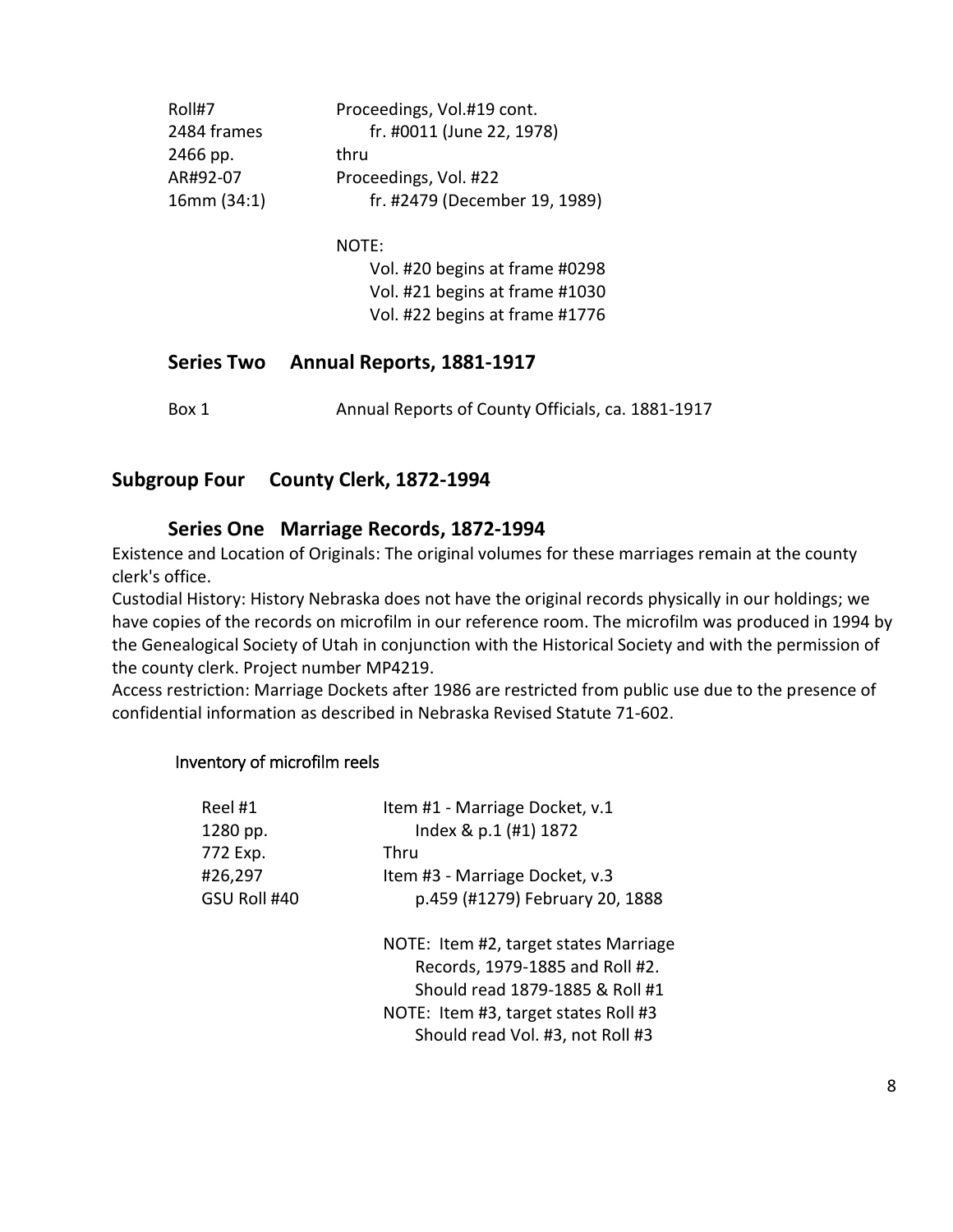| NOTE: Target board missing for Item #2<br>Reel #3<br>Item #1 - Marriage Docket, v.6<br>Index & p.1 (#2674), Dec. 30, 1896<br>1251 pp.<br>724 shots<br>thru<br>#26,381<br>Item #2 - Marriage Docket, v.7<br>GSU Roll #42<br>p.561 (#3869), Mar. 6, 1904<br>NOTE: Retakes, Vol. #7, start of reel<br>Vol. 7, pp. 10-21 & 492-493<br>Reel #4<br>Item #1 - Marriage Docket, v.7 cont.<br>p.560 (#3868), March 5, 1904<br>1359 pp.<br>792 Exp.<br>thru<br>#26,299<br>Item #3 - Marriage Docket, v.9<br>GSU Roll #43<br>p.640 (#5244), October 15, 1910<br>Reel #4B<br>Item #1 - Marriage Docket, v.10<br>1323 pp.<br>Index & p.1 (#5245), October 15, 1910<br>830 Exp.<br>thru<br>#26,300<br>Item #3 - Marriage Docket, v.12<br>GSU Roll #44<br>p.43 (#6565), September 23, 1916<br>Reel #5<br>Item #1 - Marriage Docket, v.12 cont.<br>p.43 (#6565), September 23, 1916<br>1474 pp.<br>1027 Exp.<br>thru | p.638 (#2673), December 30, 1896 |
|------------------------------------------------------------------------------------------------------------------------------------------------------------------------------------------------------------------------------------------------------------------------------------------------------------------------------------------------------------------------------------------------------------------------------------------------------------------------------------------------------------------------------------------------------------------------------------------------------------------------------------------------------------------------------------------------------------------------------------------------------------------------------------------------------------------------------------------------------------------------------------------------------|----------------------------------|
|                                                                                                                                                                                                                                                                                                                                                                                                                                                                                                                                                                                                                                                                                                                                                                                                                                                                                                      |                                  |
|                                                                                                                                                                                                                                                                                                                                                                                                                                                                                                                                                                                                                                                                                                                                                                                                                                                                                                      |                                  |
|                                                                                                                                                                                                                                                                                                                                                                                                                                                                                                                                                                                                                                                                                                                                                                                                                                                                                                      |                                  |
| #26,301<br>Item #3 - Marriage Docket, v.14<br>GSU Roll #45<br>p.237 (#8039), June 8, 1922                                                                                                                                                                                                                                                                                                                                                                                                                                                                                                                                                                                                                                                                                                                                                                                                            |                                  |
| Item #1 - Marriage Docket, v.14 cont.<br>Reel #6<br>p.237 (#8039), June 8, 1922<br>1488 pp.<br>1611 Exp.<br>thru<br>Item #3 - Marriage Docket, v.16<br>#26,302<br>GSU Roll #46<br>p.600 (#9526), August 10, 1930<br>NOTE: No Item Target for Vol. #15                                                                                                                                                                                                                                                                                                                                                                                                                                                                                                                                                                                                                                                |                                  |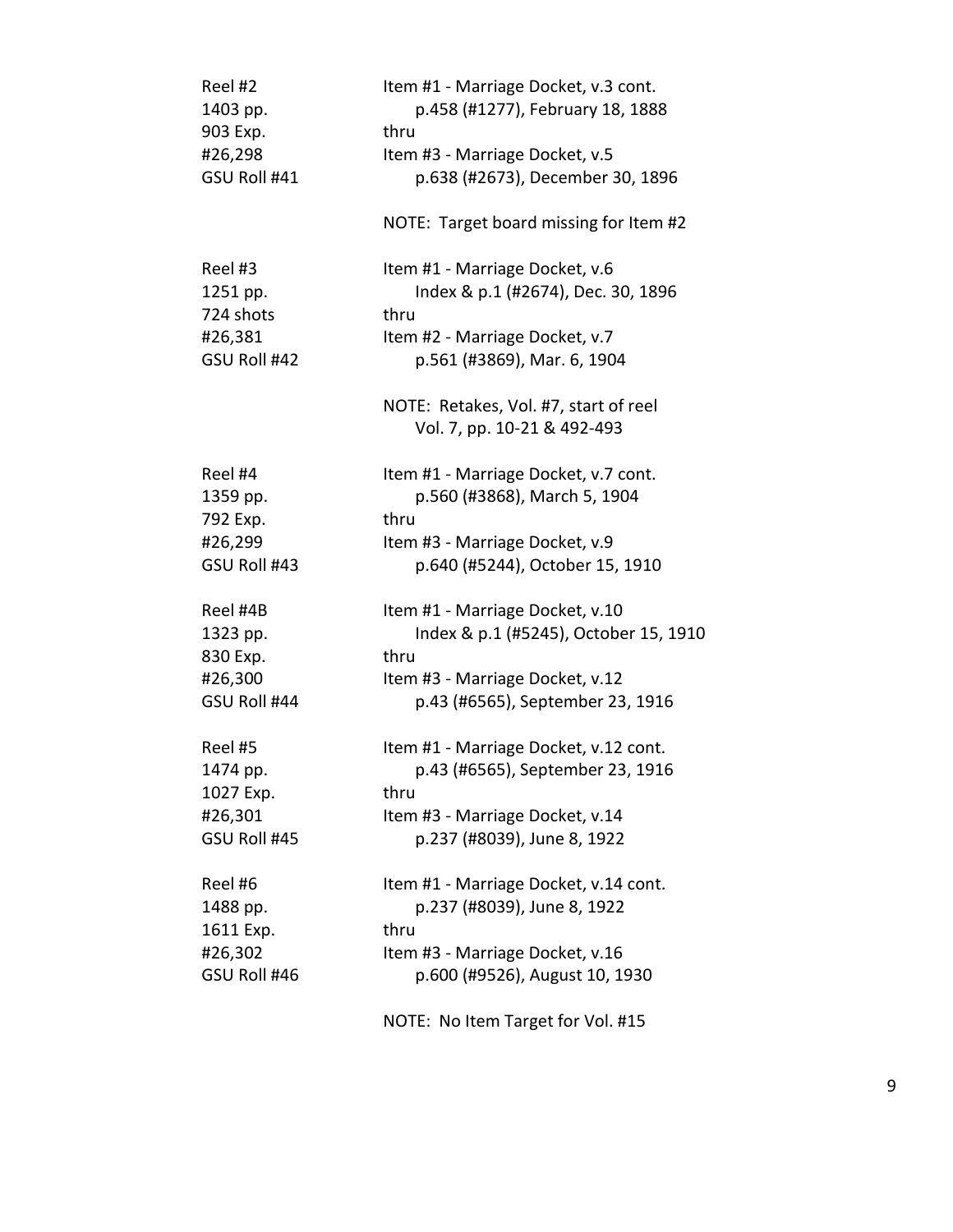| Reel #7                 | Item #1 - Marriage Docket, v.16 cont.       |
|-------------------------|---------------------------------------------|
| 1429 pp.                | p.600 (#9526), August 9, 1930               |
| 1591 Exp.               | thru                                        |
| #26,303                 | Item #3 - Marriage Docket, v.18             |
| GSU Roll #47            | p.630 (#10955), June 2, 1937                |
| Reel #8                 | Item #1 - Marriage Docket, v.19             |
| 1471 pp.                | p.630 (#10955), June 2, 1937                |
| 1611 Exp.               | thru                                        |
| #26,304                 | Item #3 - Marriage Docket, v.20             |
| GSU Roll #48            | p.700 (#12425), November 2, 1943            |
| Reel #9                 | Item #1 - Marriage Docket, v.21             |
| 1400 pp.                | Index & p.1 (#12426), November 2, 1943      |
| 1496 Exp.               | thru                                        |
| #26,305                 | Item #2 - Marriage Docket, v.22             |
| GSU Roll #49            | p.700 (#13825), October 26, 1949            |
|                         |                                             |
| <b>Reel #10</b>         | Item #1 - Marriage Docket, v.23             |
| 1428 pp.                | Index & p.1 (#13826), Oct. 28, 1949<br>thru |
| 1543 Exp.               |                                             |
| #26,306<br>GSU Roll #50 | Item #2 - Marriage Docket, v.24             |
|                         | p.700 (#15253), June 29, 1957               |
| <b>Reel #11</b>         | Item #1 - Marriage Docket, v.25             |
| 1370 pp.                | Index & p.1 (#15254), June 28, 1957         |
| 1496 Exp.               | thru                                        |
| #26,307                 | Item #2 - Marriage Docket, v.26             |
| GSU Roll #51            | p.670 (#16623), Nov. 22, 1964               |
| <b>Reel #12</b>         | Item #1 - Marriage Docket, v.26 cont.       |
| 1430 pp.                | p.670 (#16623), Nov. 20, 1964               |
| 1567 Exp.               | thru                                        |
| #26,288                 | Item #3 - Marriage Docket, v.28             |
| GSU Roll #52            | p.700 (#18053), June 14, 1970               |
| <b>Roll #13</b>         | Item #1 - Marriage Docket, v.29             |
| 1400 pp.                | Index & p.1 (#18054), June 4, 1970          |
| 1573 Exp.               | thru                                        |
| #26,289                 | Item #2 - Marriage Docket, v.30             |
| GSU Roll #53            | p.700 (#19453), May 11, 1974                |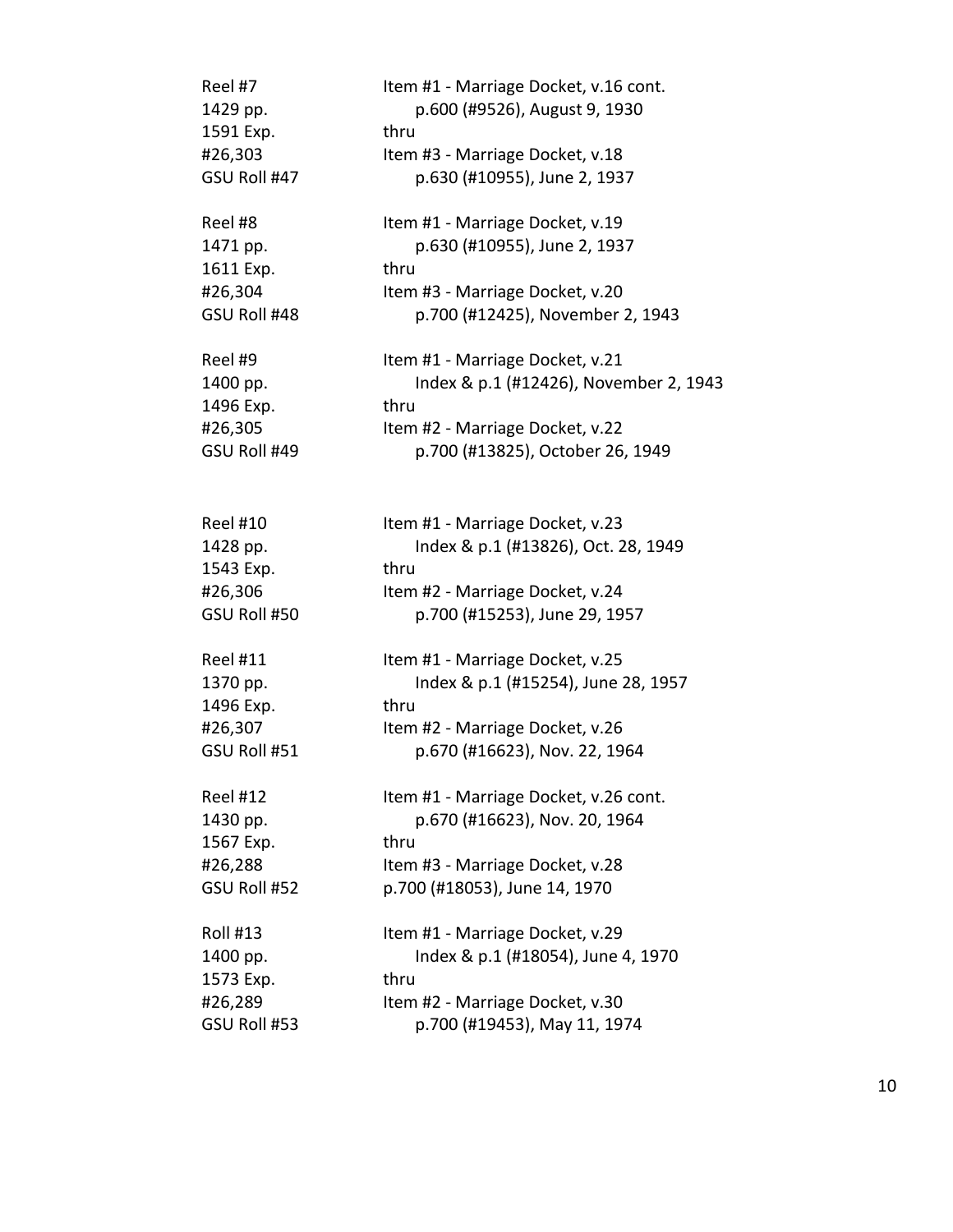|                                                                                             | NOTE: Vol. #30, pp. 699-700 filmed<br>out of order following p.696.<br>Pages 697-698 follow p.700.                                                            |
|---------------------------------------------------------------------------------------------|---------------------------------------------------------------------------------------------------------------------------------------------------------------|
| <b>Roll #14</b><br>1387 pp.<br>1546 Exp.<br>#26,290<br>GSU Roll #54                         | Item #1 - Marriage Docket, v.31<br>Index & p.1 (#19454), May 11, 1974<br>thru<br>Item #2 - Marriage Docket, v.32<br>p.687 (#20840), Jan. 1, 1978              |
| <b>Roll #15</b><br>1300 pp.<br>1543 images<br><b>GSU Project</b><br>GSU Roll #55<br>#26,291 | Item #1 - Marriage Docket, Vol. #33<br>Index & p.1 (#20841), January 5, 1978<br>thru<br>Item #2 - Marriage Docket, Vol. #34<br>p.600 (#22100), June 10, 1981  |
| <b>Roll #16</b><br>820 pp.<br>989 images<br><b>GSU Project</b><br>GSU Roll #56<br>#26,292   | Item #1 - Marriage Docket, Vol. #34 cont.<br>p.600 (#22100), June 10, 1981<br>thru<br>Item #2 - Marriage Docket, Vol. #35<br>p.720 (#22920), June 12, 1983    |
| <b>Roll #17</b><br>1323 pp.<br>1570 images<br><b>GSU Project</b><br>GSU Roll #57<br>#26,293 | Item #1 - Marriage Docket, Vol. #36<br>Index & p.1 (#22921), June 12, 1983<br>thru<br>Item #2 - Marriage Docket, Vol.#37<br>p.683 (#24243), December 31, 1986 |
| <b>Roll #18</b><br>2851 images<br><b>GSU Project</b><br>GSU Roll #58<br>#26,294             | Item #1 - Index to Marriages, 1987-1990<br>Index to Grooms "A"<br>thru<br>Item #2 - Index to Marriages, 1991-1994<br>Index to Grooms "T"                      |
|                                                                                             | NOTE: "P" (1987-1990) is corrected<br>following "Z" (1987-1990), Item #1 on<br>this reel.                                                                     |
| <b>Roll #19</b><br>2907 images                                                              | Item #1 - Index to Marriages, 1991-1994<br>Index to Grooms "U"                                                                                                |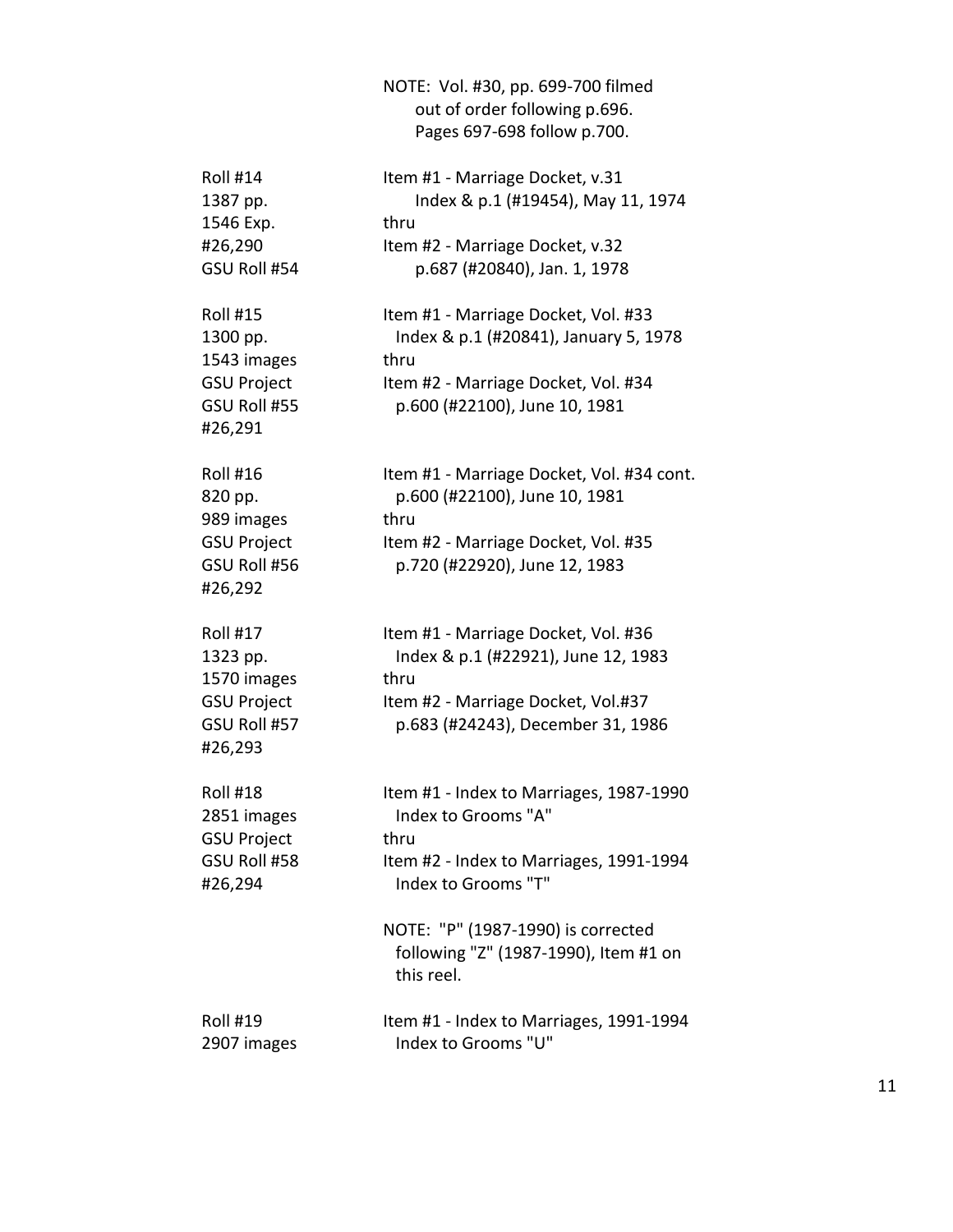| <b>GSU Project</b>      | thru                                                                         |
|-------------------------|------------------------------------------------------------------------------|
| GSU Roll #59<br>#26,382 | Item #3 - Index to Marriages, 1991-1994<br>Index to Brides "Y"               |
|                         |                                                                              |
| Roll #20<br>1627 images | Item #1 - Marriage Licenses & Certs. (1987)<br>09-87-00001 (January 5, 1987) |
| <b>GSU Project</b>      | thru                                                                         |
| GSU Roll #60            | Item #4 - Marriage Licenses & Certs. (1990)                                  |
| #26,383                 | 09-90-00380 (December 31, 1990)                                              |
|                         | NOTE: Retakes, start of reel:                                                |
|                         | 09-87-00221 thru 09-87-00223 (Aug. 1987)                                     |
|                         | 09-88-00007 (January 14, 1988)                                               |
| Roll #21                | Item #1 - Marriage Licenses & Certs. (1991)                                  |
| 1269 pp.                | #09-91-00001 (January 2, 1991)                                               |
| 1283 images             | thru                                                                         |
| <b>GSU Project</b>      | Item #3 - Marriage Licenses & Certs. (1993)                                  |
| GSU Roll #61            | #09-93-00426 (December 30, 1993)                                             |

# <span id="page-11-0"></span>Inventory of volumes on reels

| Vol. 1   | Marriage Docket, 1872-1879 (indexed)<br>p.1 (#1) 1872 |
|----------|-------------------------------------------------------|
|          | thru p.183 (#183), Jan. 29, 1879                      |
| Vol. $2$ | Marriage Docket, 1879-1885 (indexed)                  |
|          | p.1 (#184) February 4, 1879                           |
|          | thru p.638 (#821) April 14, 1885                      |
| Vol. 3   | Marriage Docket, 1885-1889 (indexed)                  |
|          | p.1 (#822) April 9, 1885                              |
|          | thru p.584 (#1402) January 13, 1889                   |
| Vol. $4$ | Marriage Docket, 1889-1892 (indexed)                  |
|          | p.1 (#1403) January 11, 1889                          |
|          | thru p.638 (#2040) September 15, 1892                 |
| Vol. 5   | Marriage Docket, 1892-1896 (indexed)                  |
|          | p.1 (#2041) September 15, 1892                        |
|          | thru p.638 (#2673) December 30, 1896                  |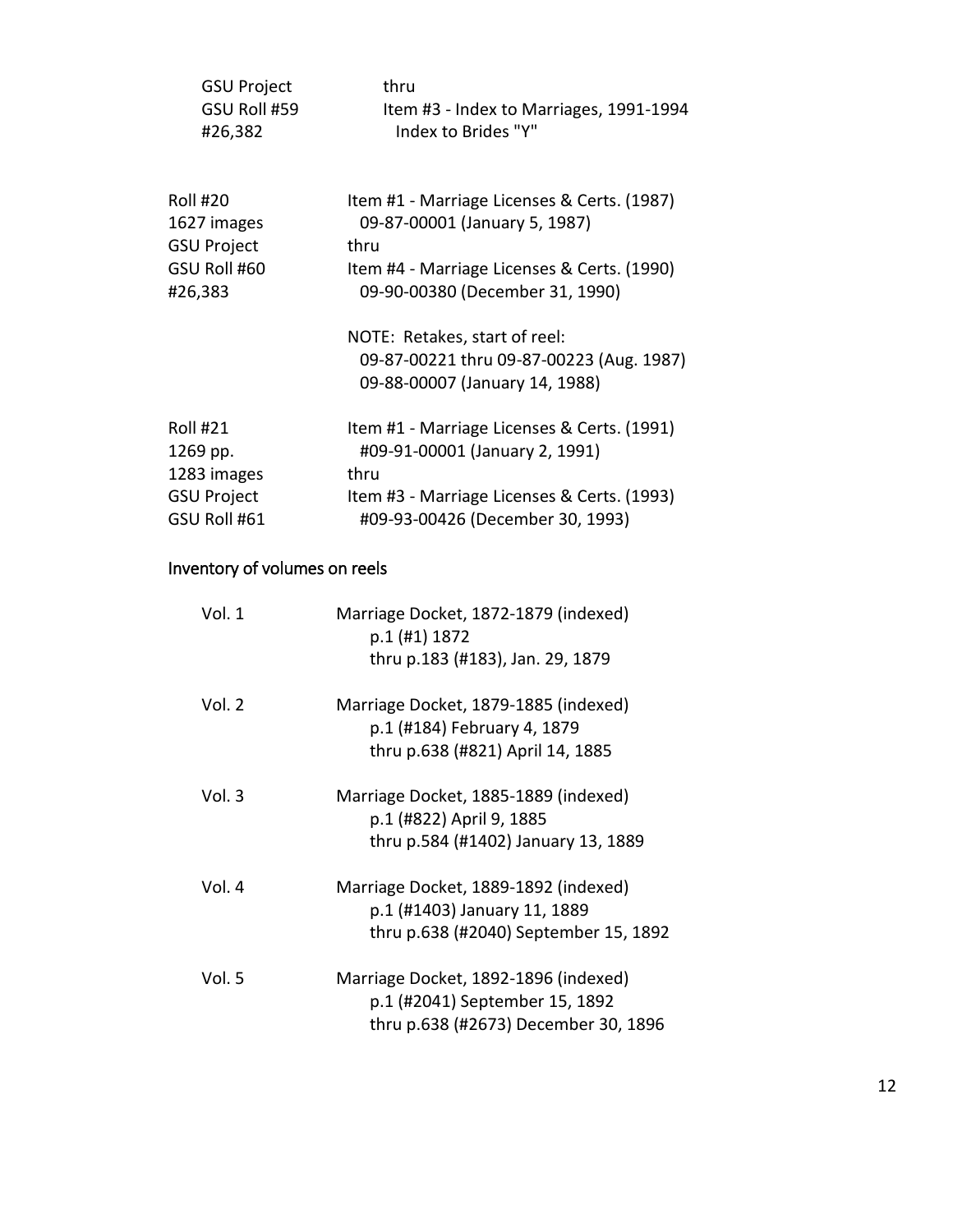| Vol. 6         | Marriage Docket, 1896-1900 (indexed)<br>p.1 (#2674) December 30, 1896<br>thru p.638 (#3308) December 12, 1900   |
|----------------|-----------------------------------------------------------------------------------------------------------------|
| Vol. 7         | Marriage Docket, 1900-1904 (indexed)<br>p.1 (#3309) November 13, 1900<br>thru p.638 (#3946) July 28, 1904       |
| Vol. 8         | Marriage Docket, 1904-1907 (indexed)<br>p.1 (#3947) August 10, 1904<br>thru<br>p.640 (#4604) December 24, 1907  |
| Vol. 9         | Marriage Docket, 1907-1910 (indexed)<br>p.1 (#4605) December 24, 1907<br>thru<br>p.640 (#5244) October 15, 1910 |
| <b>Vol. 10</b> | Marriage Docket, 1910-1913 (indexed)<br>p.1 (#5245) October 15, 1910<br>thru<br>p.640 (#5883) October 13, 1913  |
| <b>Vol. 11</b> | Marriage Docket, 1913-1916 (indexed)<br>p.1 (#5884) October 15, 1913<br>thru<br>p.640 (#6522) January 20, 1916  |
| <b>Vol. 12</b> | Marriage Docket, 1916-1919 (indexed)<br>p.1 (#6523) July 19, 1916<br>thru<br>p.640 (#7162) March 12, 1919       |
| <b>Vol. 13</b> | Marriage Docket, 1919-1921 (indexed)<br>p.1 (#7163) March 11, 1919<br>thru<br>p.640 (#7802) June 15, 1921       |
| Vol. 14        | Marriage Docket, 1921-1924 (indexed)<br>p.1 (#7803) June 14, 1921<br>thru<br>p.643 (#8445) September 10, 1924   |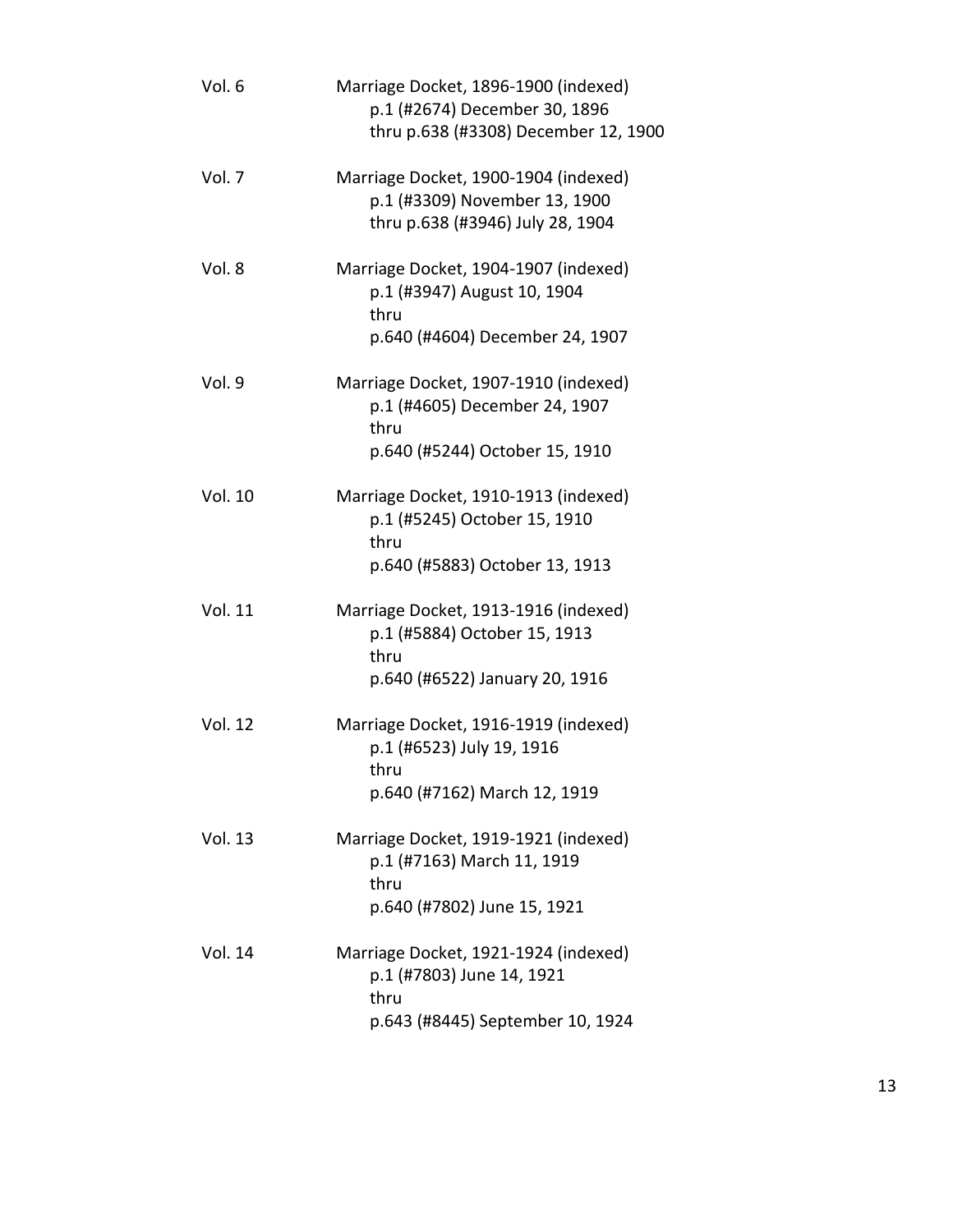| <b>Vol. 15</b> | Marriage Docket, 1924-1927 (indexed)<br>p.1 (#8446) September 6, 1924<br>thru<br>p.482 (#8927) June 29, 1927   |
|----------------|----------------------------------------------------------------------------------------------------------------|
| <b>Vol. 16</b> | Marriage Docket, 1927-1931 (indexed)<br>p.1 (#8928) June 20, 1927<br>thru<br>p.698 (#9624) January 2, 1931     |
| Vol. 17        | Marriage Docket, 1931-1934 (indexed)<br>p.1 (#9625) January 3, 1931<br>thru<br>p.700 (#10325) August 1, 1934   |
| <b>Vol. 18</b> | Marriage Docket, 1934-1937 (indexed)<br>p.1 (#10326) August 3, 1934<br>thru<br>p.700 (#11025) August 29, 1937  |
| <b>Vol. 19</b> | Marriage Docket, 1937-1941 (indexed)<br>p.1 (#11026) August 30, 1937<br>thru<br>p.700 (#11725) April 5, 1941   |
| <b>Vol. 20</b> | Marriage Docket, 1941-1943 (indexed)<br>p.1 (#11726) April 9, 1941<br>thru<br>p.700 (#12425) November 2, 1943  |
| <b>Vol. 21</b> | Marriage Docket, 1943-1947 (indexed)<br>p.1 (#12426) November 4, 1943<br>thru<br>p.700 (#13125) May 4, 1947    |
| <b>Vol. 22</b> | Marriage Docket, 1947-1949 (indexed)<br>p.1 (#13126) April 28, 1947<br>thru<br>p.700 (#13825) October 26, 1949 |
| Vol. 23        | Marriage Docket, 1949-1953 (indexed)<br>p.1 (#13826) October 28, 1949<br>thru                                  |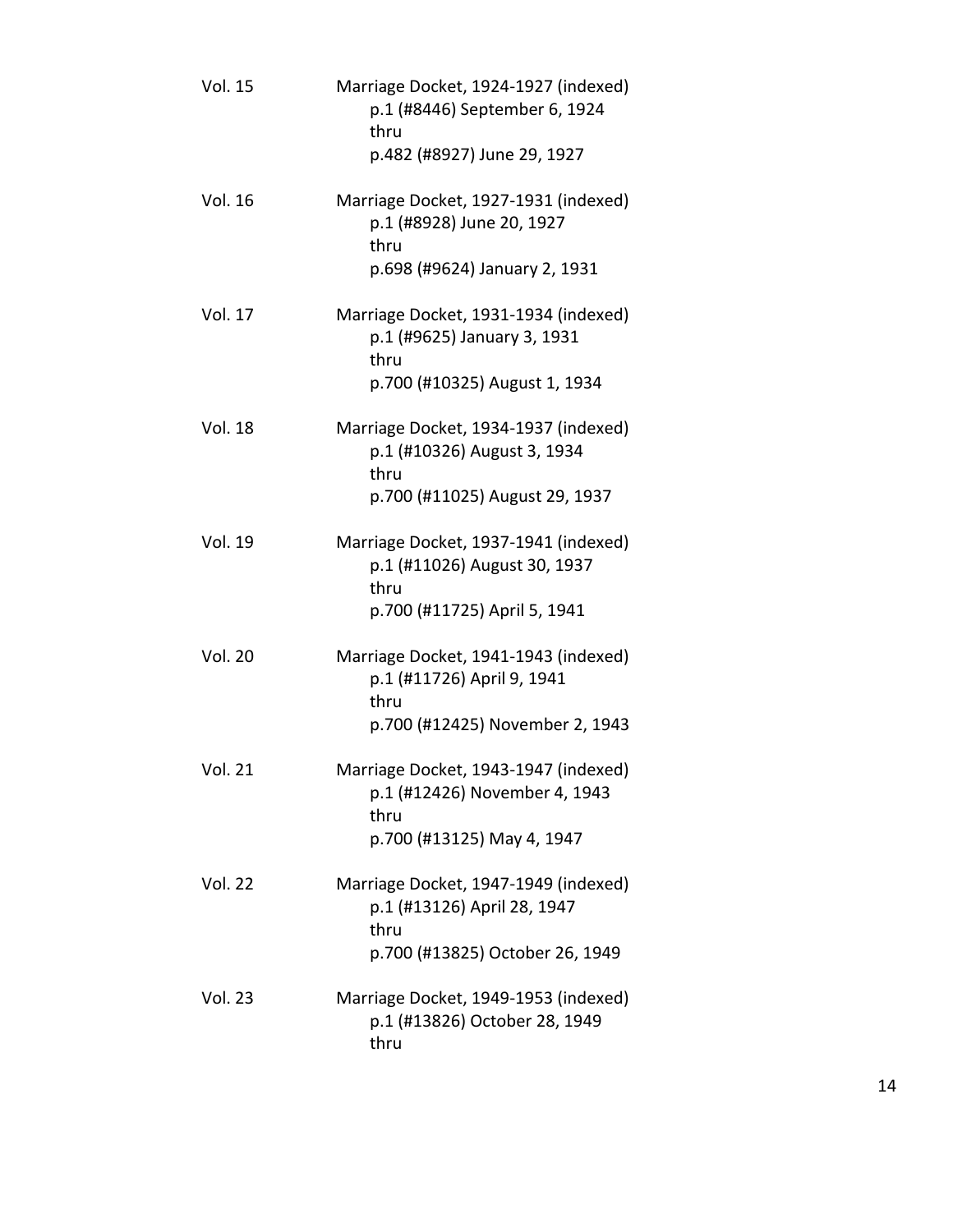# p.728 (#14553) July 25, 1953

| <b>Vol. 24</b> | Marriage Docket, 1953-1957 (indexed)<br>p.1 (#14554) July 28, 1953<br>thru<br>p.700 (#15253) June 29, 1957        |
|----------------|-------------------------------------------------------------------------------------------------------------------|
| <b>Vol. 25</b> | Marriage Docket, 1957-1961 (indexed)<br>p.1 (#15254) June 28, 1957<br>thru<br>p.700 (#15953) August 6, 1961       |
| <b>Vol. 26</b> | Marriage Docket, 1961-1965 (indexed)<br>p.1 (#15954) July 27, 1961<br>thru<br>p.700 (#16653) January 9, 1965      |
| <b>Vol. 27</b> | Marriage Docket, 1965-1967 (indexed)<br>p.1 (#16654) January 19, 1965<br>thru<br>p.700 (#17353) December 20, 1967 |
| <b>Vol. 28</b> | Marriage Docket, 1967-1970 (indexed)<br>p.1 (#17354) December 21, 1967<br>thru<br>p.700 (#18053) June 14, 1970    |
| <b>Vol. 29</b> | Marriage Docket, 1970-1972 (indexed)<br>p.1 (#18054) June 4, 1970<br>thru<br>p.700 (#18753) June 3, 1972          |
| <b>Vol. 30</b> | Marriage Docket, 1972-1974 (indexed)<br>p.1 (#18754) May 27, 1972<br>thru<br>p.700 (#19453) May 11, 1974          |
| <b>Vol. 31</b> | Marriage Docket, 1974-1976 (indexed)<br>p.1 (#19454) May 11, 1974<br>thru<br>p.700 (#20153) April 28, 1976        |
| <b>Vol. 32</b> | Marriage Docket, 1976-1978 (indexed)                                                                              |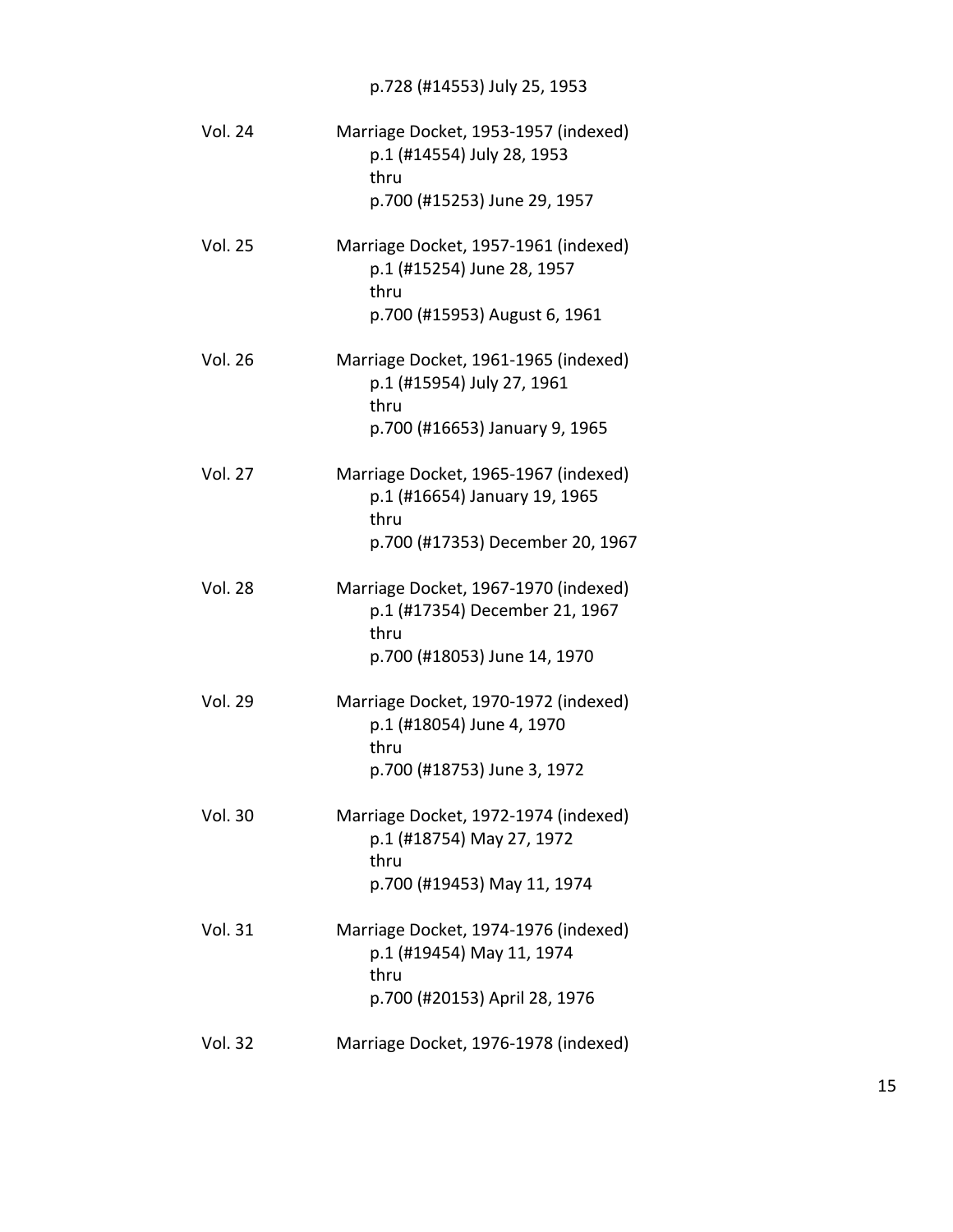|                | p.1 (#20154) April 28, 1976<br>thru<br>p.687 (#20840) January 1, 1978                                                  |
|----------------|------------------------------------------------------------------------------------------------------------------------|
| <b>Vol. 33</b> | Marriage Docket, 1978-1979 (indexed)<br>p.1 (#20841), January 5, 1978<br>thru<br>p.700 (#21540), October 19, 1979      |
| Vol. 34        | Marriage Docket, 1979-1981 (indexed)<br>p.1 (#21541), October 20, 1979<br>thru<br>p.700 (#22200), August 7, 1981       |
| <b>Vol. 35</b> | Marriage Docket, 1981-1983 (indexed)<br>p.1 (#22201), August 10, 1981<br>thru<br>p.720 (#22920), June 12, 1983         |
| <b>Vol. 36</b> | Marriage Docket, 1983-1985 (indexed)<br>p.1 (#22921), June 12, 1983<br>thru<br>p.683 (#24243), December 31, 1986       |
| <b>Vol. 37</b> | Marriage Licenses & Certificates (Loose)<br>#09-87-00001 (January 5, 1987)<br>thru<br>#09-87-00323 (December 31, 1987) |
| Item 1         | Index Cards - Index to Marriages, 1987-1990<br>Index to Grooms, A-Z                                                    |
| Item 2         | Index Cards - Index to Marriages, 1991-1994<br>Index to Grooms, A-Z                                                    |
| Item 3         | Index Cards - Index to Marriages, 1987-1990<br>Index to Brides, A-Z                                                    |
| Item 4         | Index Cards - Index to Marriages, 1991-1994<br>Index to Brides, A-Z                                                    |

<span id="page-15-0"></span>**Subgroup Five Register of Deeds, 1968**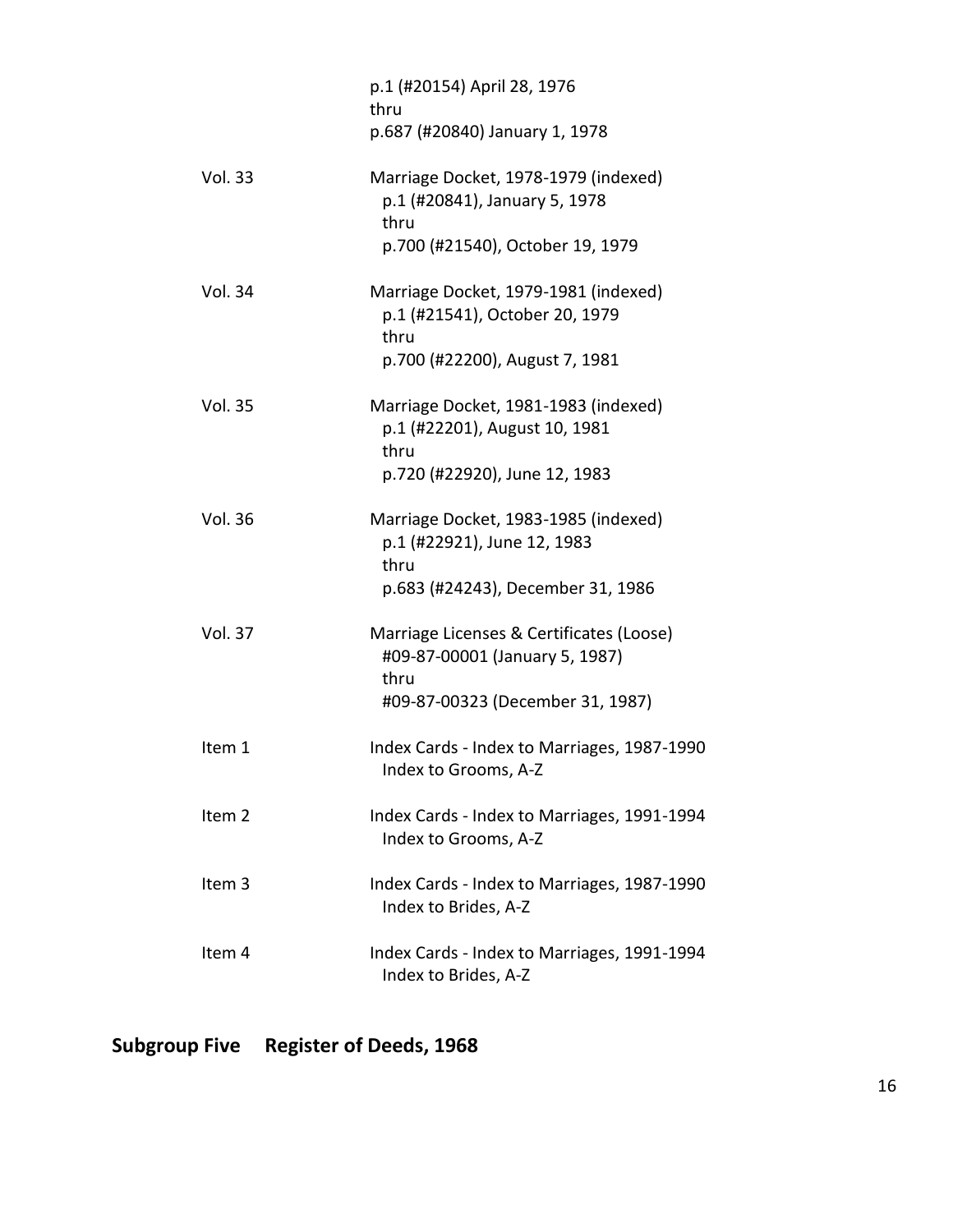Scope and content: Only one item in our holdings from this subgroup.

Oversize envelope Plat Map of Title (Property Ownership), 1968

# <span id="page-16-0"></span>**Subgroup Six County Court, 1873-1906**

# <span id="page-16-1"></span>**Series One Justice of The Peace Dockets, 1873-1906**

Scope and content note: This series consists of justice of the peace dockets and one index docket. Note that volumes 7, 8, 15, 18, 19 are not in our holdings.

| Justice Docket, 1873-1875                    |
|----------------------------------------------|
| J. W. Seline (Tilanele), JP                  |
| October 17, 1873 - December 7, 1875          |
| Justice Docket, 1875                         |
| J. W. Seline (Tilanele), JP                  |
| March 3, 1875 - p.19 (December 27, 1875)     |
| pp. 20-132 are blank                         |
| Justice Docket, 1876-1877                    |
| Thomas S. Nightingale, JP                    |
| p.1 (Feb. 14, 1876) - p.419 (Apr. 10, 1877)  |
| pp.420-427 continuations of previous cases   |
| pp.445-446 (Fees collected)                  |
| Justice Docket, 1877                         |
| Thomas S. Nightingale, JP                    |
| April 16 - December 28, 1877                 |
| Justice Docket, 1877-1879                    |
| Justice Docket #6, 1878-1879                 |
| A. T. Cannon, JP                             |
| p.1 (Oct. 31, 1878) - p.95 (Dec. 16, 1879)   |
| J. E. Gillespie, JP                          |
| p.95 (Jan. 13, 1880) - p.219 (Oct. 25, 1880) |
| 1884-1885                                    |
| 1885-1888                                    |
| 1888                                         |
|                                              |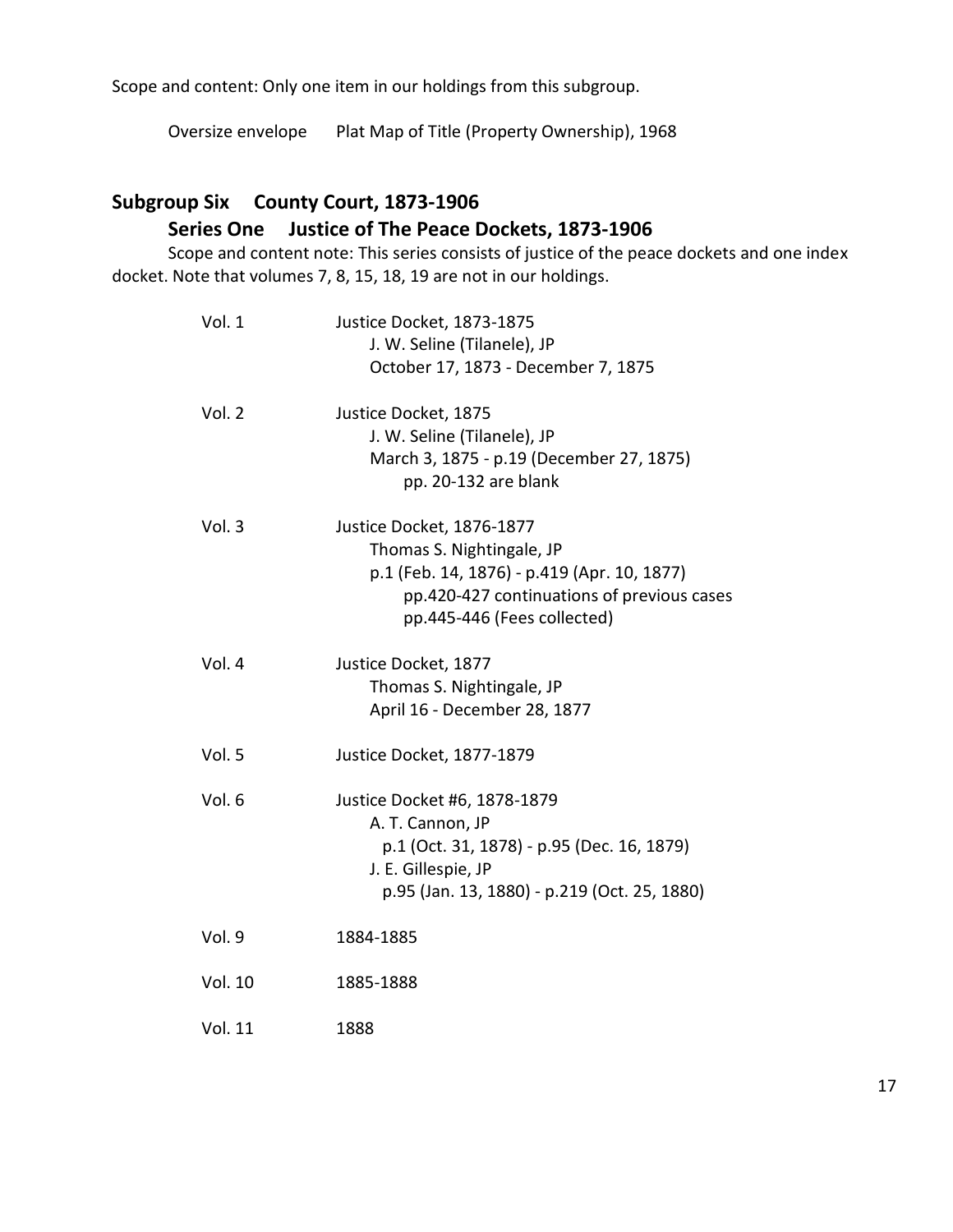| <b>Vol. 12</b> | 1888-1889                                                                                                                                                                                                                            |
|----------------|--------------------------------------------------------------------------------------------------------------------------------------------------------------------------------------------------------------------------------------|
| <b>Vol. 13</b> | 1889-1890                                                                                                                                                                                                                            |
| Vol. 14        | 1890-1891                                                                                                                                                                                                                            |
| Vol. 16        | Justice Docket #16, 1892-1894<br>Frank E. Breman, JP<br>#115 (Aug. 30, 1892) - #470 (Aug. 30, 1894)                                                                                                                                  |
| <b>Vol. 17</b> | Justice Docket #17, 1894-1898<br>Frank E. Breman, JP<br>#475 (Sept 1, 1894) - p.101 (#573), 12/23/1895<br>John Hoge, JP<br>p.102 (#574), 1/10/1896 thru<br>p.275 (#837), 12/24/1897<br>Charles Reilly, JP<br>p.276 (#838), 1/3/1898) |
| Vol. 20        | Justice Docket, 1901-1906<br>Charles Reilly, JP<br>$p.1(11/9/1901) - p.158(6/6/1906)$                                                                                                                                                |
|                |                                                                                                                                                                                                                                      |

#### <span id="page-17-0"></span>**Subgroup Seven District Court, 1871-1965**

Vol. 21 Index Docket 5, 1877?

Scope and content: This subgroup has been divided into 12 series based on type of record.

#### <span id="page-17-1"></span>**Series One Naturalization Records, 1871-1965**

Scope and content note: The Naturalization Records for Buffalo County are on microfilm and filed in the East Reference Room with other county naturalizations. There is also a card index to these naturalizations, 1871-1929, on microfilm and filed with the other records. Included in these records are Declarations of Intention, 1871-1964; Final Papers and Affidavits, 1873-1961; Petition and Record volumes, 1907-1961; and miscellaneous correspondence and reports, 1910-1977.

Custodial history: The Historical Society does not have the original records physically in our holdings; we have copies of the records on microfilm in our reference room. The naturalization records, transferred in June of 1990, were microfilmed by the Nebraska State Historical Society in July of that year.

Access note: A card index for naturalizations in Buffalo County, 1871-1961 is contained on roll "A". However, information for naturalizations 1930-1962 may not be complete on the index cards (ie, dates, information on final papers, etc). Patrons should use the indices at the beginning of volumes 14 through 17 for naturalizations, 1930-1964. After 1964, naturalizations for the county were handled by the Lincoln office.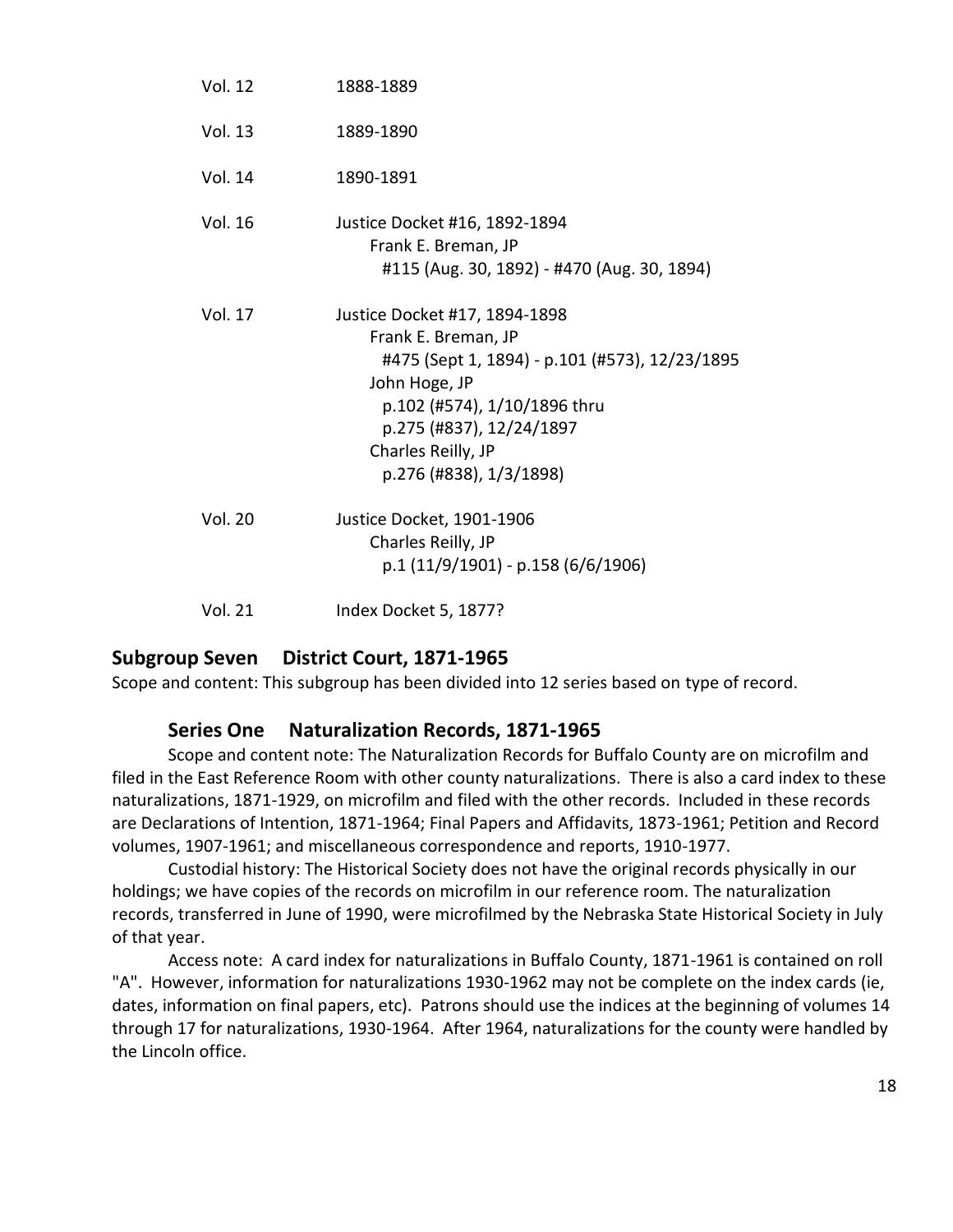Access note: Volumes six and seven are microfilmed in the following order: Petition, Certificate of Arrival, Declaration of Intention, supplemental documents, and certificates of Naturalization. Not every naturalization includes the above documents. See Declarations of Intention volume #3 microfilmed as volume #5 for additional information. The index to volume six is microfilmed as volume #13. Microfilm project number MP4077.

#### <span id="page-18-0"></span>Inventory of microfilm reels

| Reel "A"<br>2529 | Card Index - Buffalo County Naturalizations<br>"A", Abbis, Christoph Heinrich |
|------------------|-------------------------------------------------------------------------------|
| images           | thru                                                                          |
| 16mm Diazo       | Card Index - Buffalo County Naturalizations                                   |
| RM91-5-41        | "Z", Zwirver, David                                                           |
| #24,417          |                                                                               |
| Reel #2          | Volume 9, Petitions & Record (v.1)                                            |
| 718 shots        | January 31, 1907                                                              |
| 1436 pgs         | thru                                                                          |
| #24,216          | Volume 11, p.100, Petitions & Record (v.3)<br>April 27, 1921 - #242           |
|                  | NOTE:                                                                         |
|                  | Volume 10 begins fr. #149                                                     |
|                  | Volume 11 begins fr. #448                                                     |
| Reel #3          | Volume 12, Petitions & Record (v.4)                                           |
| 917 shots        | Index & page 1, June 9, 1921, #243                                            |
| 1834 pgs.        | thru                                                                          |
| #24,225          | Volume 21, Correspondence, August 5, 1977<br>NOTE:                            |
|                  | V. 13 begins fr. #275                                                         |
|                  | V. 14 begins fr. #302                                                         |
|                  | V. 15 begins fr. #419                                                         |
|                  | V. 16 - Frame counter malfunction, frame #431                                 |
|                  | at vol. 15 thru vol. 16                                                       |
|                  | V. 17 begins frame #618                                                       |
|                  | V. 18 begins frame #739                                                       |
|                  | V. 19 begins frame #775                                                       |
|                  | V. 20 begins frame #825                                                       |
|                  | V. 21 begins frame #898                                                       |

## <span id="page-18-1"></span>Inventory of volumes on microfilm

| ۰. |  |
|----|--|
|    |  |

Declarations of Intention, vol. 1, pp. 1-204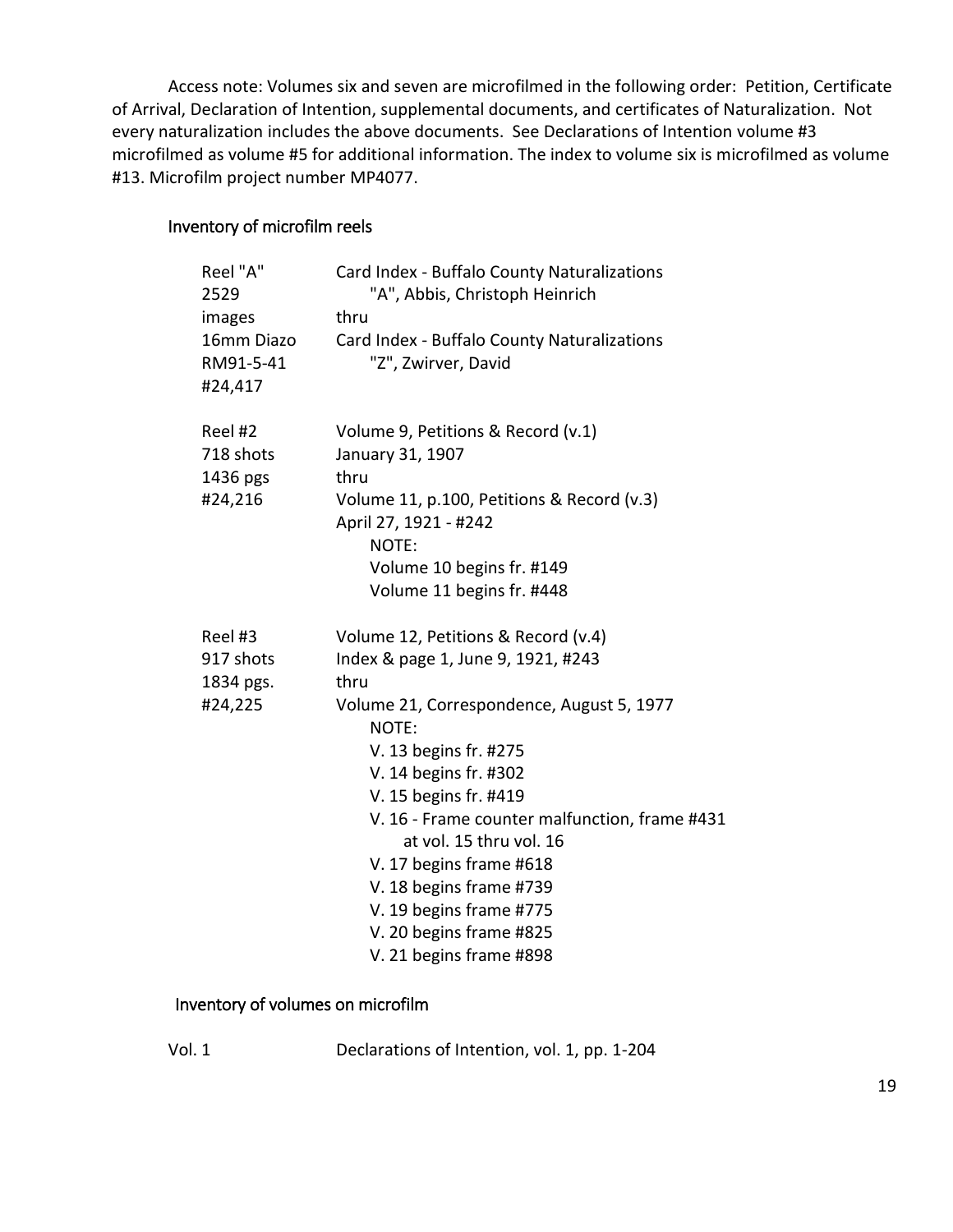|         | August 1, 1871 thru October 12, 1903<br>Index at beginning of volume<br>pp. 205-536 are blank.                                                                                          |
|---------|-----------------------------------------------------------------------------------------------------------------------------------------------------------------------------------------|
| Vol. 2  | Declarations of Intention, vol. 2, pp. 1-26 only<br>(labeled First Papers vol. 3)<br>December 31, 1903 thru September 26, 1906<br>Index at beginning of volume<br>pp. 27-452 are blank. |
| Vol. 3  | Declarations of Intention, vol. 1<br>#1 (10/5/1906) thru #100 (10/12/1911)<br>Index at beginning of volume                                                                              |
| Vol. 4  | Declarations of Intention, vol. 2<br>#101 (11/4/1911) thru #425 (1/12/1929)<br>Index at beginning of volume<br>pp. 326-500 are blank                                                    |
| Vol. 5  | Declarations of Intention, vol. 3<br>#426 (12/30/1930) thru #497 (7/13/1964)<br>Index at beginning of volume                                                                            |
| Vol. 6  | Final Papers, vol. 1, pp. 1-309<br>Sept. 8, 1873 thru June 22, 1903<br>Index at beginning of volume<br>p.309, Mrs. Anna Heckel, 6/4/1892<br>pp.310-607 are blank                        |
| Vol. 7  | Final Papers, vol. 2, pp. 1-33<br>Oct. 12, 1903 thru Sept. 4, 1906<br>Index at beginning of volume                                                                                      |
| Vol. 8  | Affidavits of Applicants & Witnesses, 1904-1906<br>Alphabetical by name of applicant                                                                                                    |
| Vol. 9  | Petition and Record, vol. 1<br>#1 (1/31/1907) thru #50 (5/8/1912)<br>Index at beginning of volume                                                                                       |
| Vol. 10 | Petition and Record, vol. 2<br>#51 (5/27/1912) thru #141 (3/3/1916)<br>#142, end of volume - void<br>Index at beginning of volume                                                       |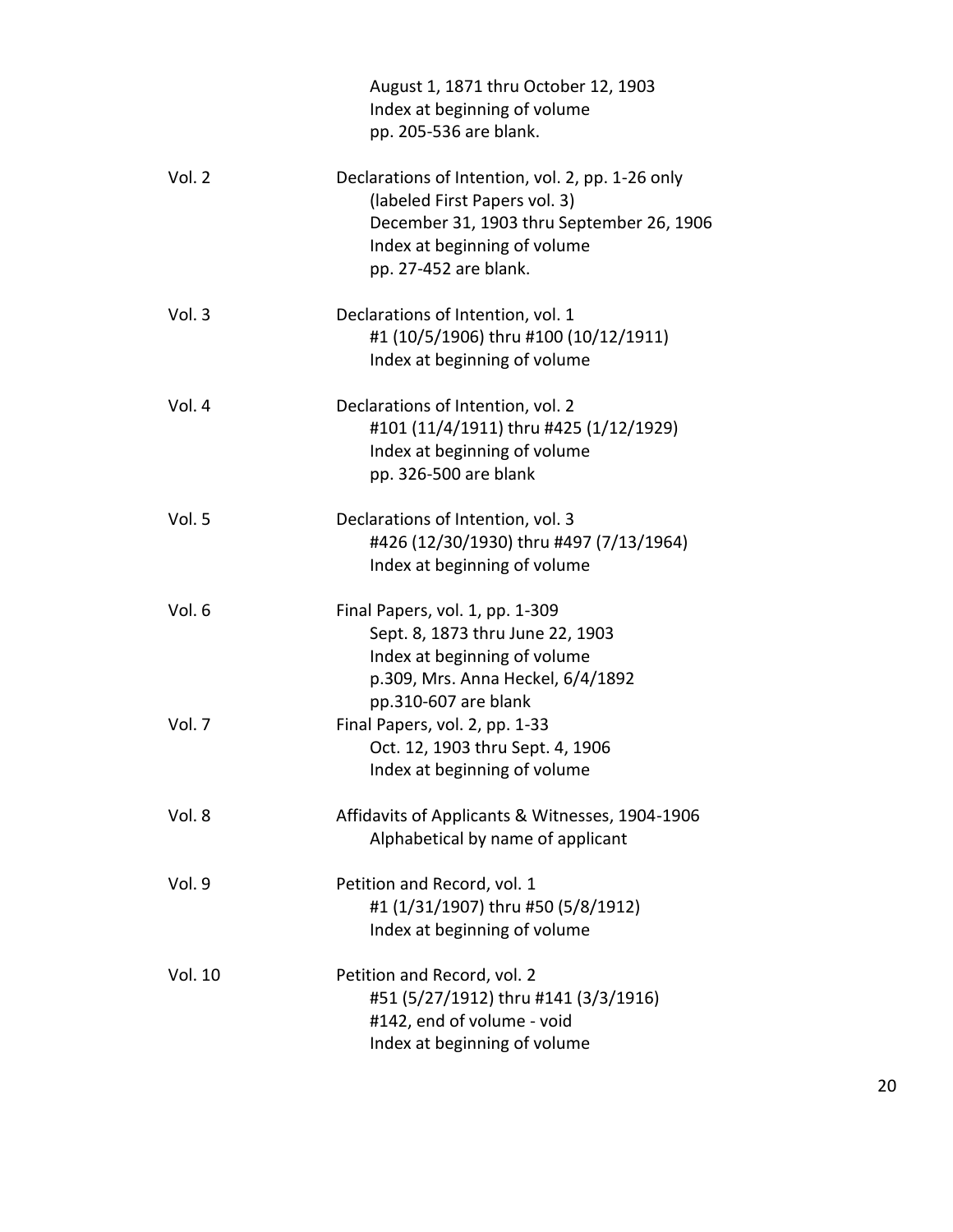| <b>Vol. 11</b> | Petition and Record, vol. 3<br>#143 (2/8/1917) thru #242 (4/27/1921)                                                                                                                                                                                                                                                                                                                                                                                                                                                                                                                         |
|----------------|----------------------------------------------------------------------------------------------------------------------------------------------------------------------------------------------------------------------------------------------------------------------------------------------------------------------------------------------------------------------------------------------------------------------------------------------------------------------------------------------------------------------------------------------------------------------------------------------|
| <b>Vol. 12</b> | Petition and Record, vol. 4<br>#243 (6/9/1921) thru #347 (2/27/1929)<br>(6) pages of vol. 5 original added to<br>end of this volume are<br>#342 (11/16/1928) thru #347 (2/27/1929)<br>Index at beginning of volume updated to<br>include final pages.                                                                                                                                                                                                                                                                                                                                        |
| <b>Vol. 13</b> | Index, 1930 thru #450 (5/1/1954)                                                                                                                                                                                                                                                                                                                                                                                                                                                                                                                                                             |
| Vol. 14        | Petition and Record, vol. 6<br>#348 (2/20/1930) thru #370 (4/5/1936)                                                                                                                                                                                                                                                                                                                                                                                                                                                                                                                         |
| <b>Vol. 15</b> | Petition and Record, vol. 6<br>#371 (12/8/1936) thru #410 (11/24/1945)                                                                                                                                                                                                                                                                                                                                                                                                                                                                                                                       |
| <b>Vol. 16</b> | Petition and Record, vol. 6<br>#411 (11/24/1945) thru #450 (5/21/1956)                                                                                                                                                                                                                                                                                                                                                                                                                                                                                                                       |
| <b>Vol. 17</b> | Petition and Record, vol. 7<br>#451 (5/21/1956) thru #484 (7/26/1961)<br>Index at beginning of volume                                                                                                                                                                                                                                                                                                                                                                                                                                                                                        |
| <b>Vol. 18</b> | Miscellaneous Naturalizations & Repatriations<br>Alben, John (1911)<br>Danielsen, Viola Valaria - Repatriation, 1944<br>Erickson, Emma Milfred - Repatriation, 1961<br>Fink, Edward - query re 1955<br>Hahn, John (1941-1942)<br>Kappareliotes, Constantine P. (Gust Kappas)<br>Certificate of Marriage, 11/13/1920<br>Medina, Tony (1960)<br>Paulson, John William (1957)<br>Samway, Norman Arthur (1918)<br>Schwarck, Mary Nelsen - Repatriation, 1955<br>Sundet, Bjorn (1961-1962)<br>Tiede, William August<br>duplicate Dec. of Intention, 1910<br>Vandervort, Phil & Odeal, Overton, NE |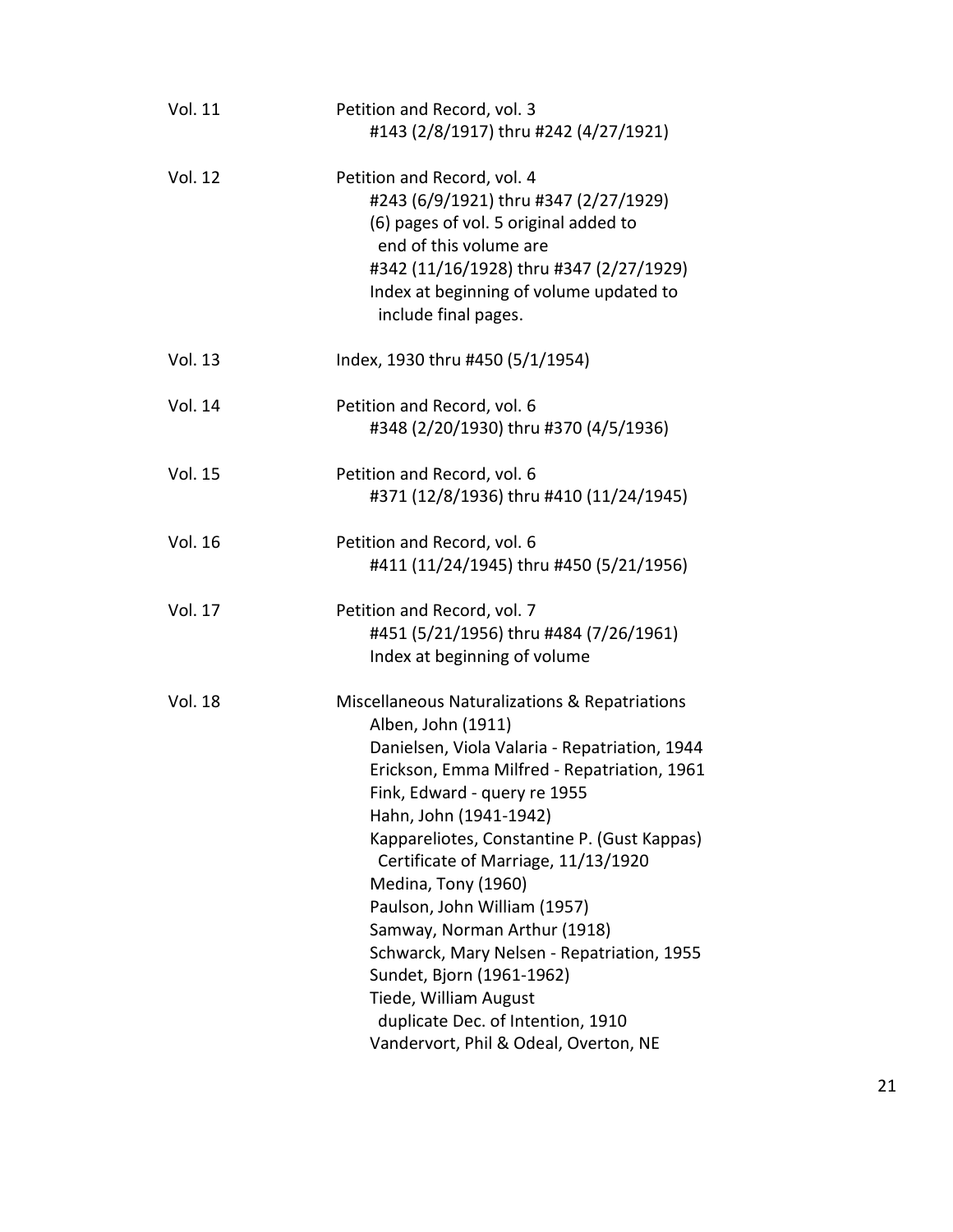| Vol. 19 | <b>Citizenship Petitions Granted</b><br>List #1 (9/11/1930) thru List #59 (9/4/1962) |
|---------|--------------------------------------------------------------------------------------|
| Vol. 20 | Monthly Reports, Apr. 16, 1956 - Jan. 13, 1965                                       |
| Vol. 21 | Administrative Correspondence<br>Nov. 19, 1914 and 1943-1977                         |

# <span id="page-21-0"></span>**Series Two General Index to District Court**

Currently no holdings from this series. Series being held open for future transfers.

#### <span id="page-21-1"></span>**Series Three Appearance Dockets**

Currently no holdings from this series. Series being held open for future transfers.

#### **Series Four Daily Journals, 1873-1909**

<span id="page-21-2"></span>Scope and content: This series consists of daily journals of the district court, volumes A-Z, 1873- 1909.

Volumes A-Z, 1873-1909 (26 volumes)

# <span id="page-21-3"></span>**Series Five Complete Record**

Currently no holdings from this series. Series being held open for future transfers.

#### **Series Six Judgment and Execution Dockets, 1873-1960**

<span id="page-21-4"></span>Scope and content: This series consists of Judgment Records, Nos. 1-5, 1873-1960 and Execution Dockets, Nos. 1-4, 1888-1957. Also included is one Execution Index, No. 2, ca. 1880s.

| Vol. 1  | Judgment Record, No. 1             |
|---------|------------------------------------|
| Vol. 2  | Judgment Record, No. 2             |
| Vol. 3  | Judgment Record, No. 3             |
| Vol. 4  | Judgment Record, No. 4             |
| Vol. 5  | Judgment & Execution Docket, No. 5 |
| Vol. 6  | Execution Docket, No. 1            |
| Vol. 7  | Execution Docket, No. 2            |
| Vol. 8  | Execution Docket, No. 3            |
| Vol. 9  | Execution Docket, No. 4            |
| Vol. 10 | Execution Index, No. 2, ca. 1880s  |
|         |                                    |

# <span id="page-21-5"></span>**Series Seven Civil and Criminal Case Files, 1872-1940**

Scope and content note: This series contains case files for civil and criminal district court cases.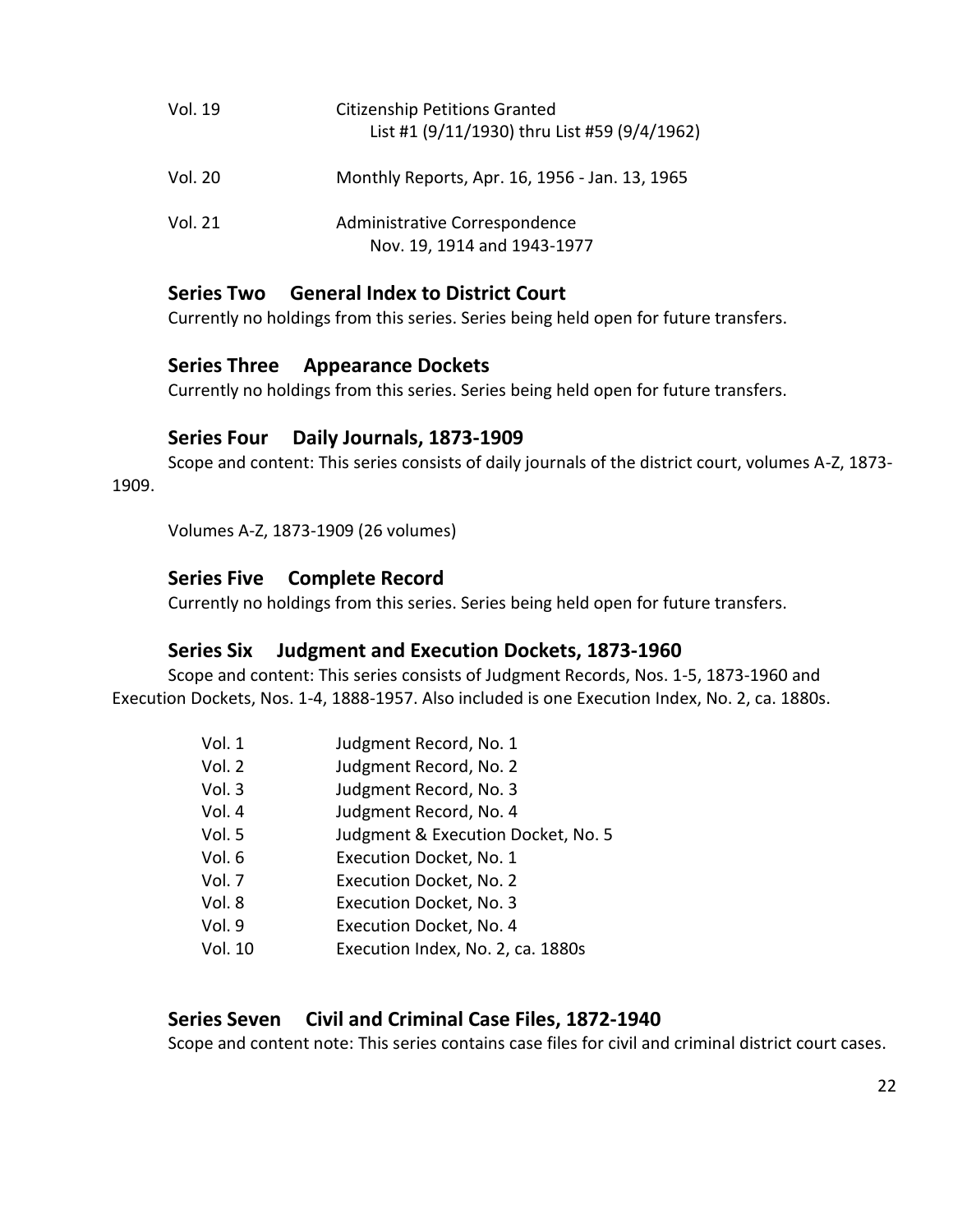Cases are arranged by case number. For cases missing from boxes 1-27, see boxes #28 and #29. Custodial History: The case files of the District Court were transferred to the Archives in September of 1969 after they were microfilmed by the county.

| Box 1         | #0001 - #0100                                   |
|---------------|-------------------------------------------------|
| Box 2         | #0101 - #0200                                   |
| Box 3         | #0201 - #0350                                   |
| Box 4         | #0351 - #0475                                   |
| Box 5         | #0476 - #0575                                   |
| Box 6         | #0577 - #0674 No. 576 missing                   |
| Box 7         | #0676 - #0800 No. 675 missing                   |
| Box 8         | #0801 - #0950                                   |
| Box 9         | #0951 - #1025                                   |
| <b>Box 10</b> | #1026 - #1150                                   |
|               | #1051 - #1175 are missing                       |
| <b>Box 11</b> | #1176 - #1274                                   |
| <b>Box 12</b> | #1275 - #1350                                   |
| Box 13        | #1351 - #1425                                   |
| Box 14        | #1426 - #1525                                   |
| <b>Box 15</b> | #1526 - #1625                                   |
| <b>Box 16</b> | #1626 - #1725                                   |
| <b>Box 17</b> | #1726 - #1825                                   |
| <b>Box 18</b> | #1826 - #1900                                   |
| <b>Box 19</b> | #1901 - #2000                                   |
| <b>Box 20</b> | #2001 - #2124                                   |
| Box 21        | #2125 - #2199                                   |
| <b>Box 22</b> | #2200 - #2300                                   |
| <b>Box 23</b> | #2301 - #2351                                   |
|               | #2352 - #2376 are missing                       |
| <b>Box 24</b> | #2377 - #2475                                   |
| <b>Box 25</b> | #2476 - #2562                                   |
|               | #2563 - #2603 not in storage                    |
| <b>Box 26</b> | #2604 - #2675                                   |
| <b>Box 27</b> | #2676 - #2725                                   |
| <b>Box 28</b> | Misfiled cases, range of #177-#997:             |
|               | #177 (Civil), 1/9/1877                          |
|               | #185 (Civil - xerox), 1877                      |
|               | #226 - #250 (Civil & Cr), Nov. 1877 - Apr. 1878 |
|               | Missing: 231 & 233                              |
|               | (includes #235 1/2)                             |
|               | #401 - #424 (Civil & Cr), 1880                  |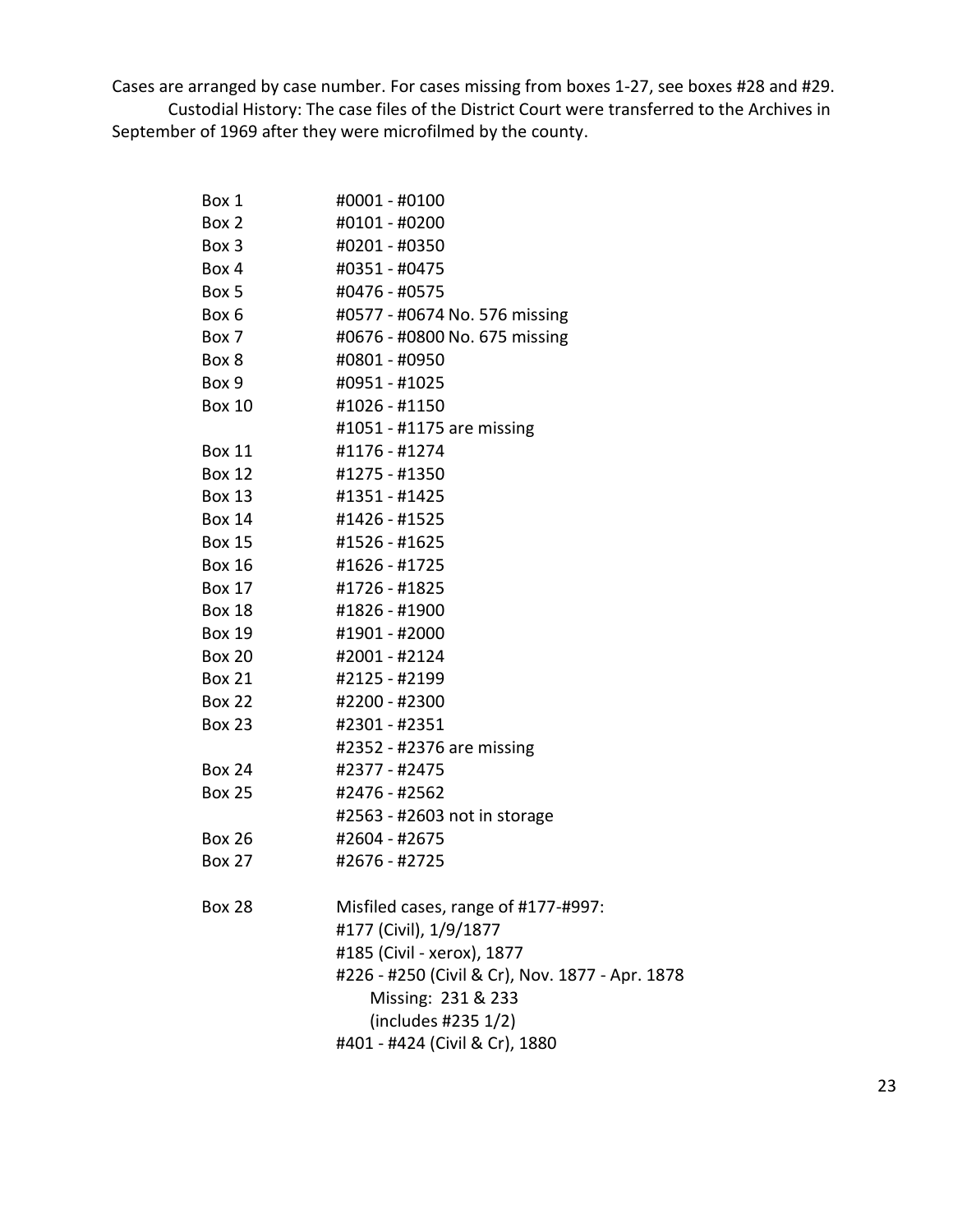|               | Missing: #410                                 |
|---------------|-----------------------------------------------|
|               | #592 (Estate of Vance), 1882                  |
|               | #593 (Hawk v. Hawk), 1882                     |
|               | #700 (Estate of Samuel Savidge), 1-217 (1884) |
|               | #851 - #875 (1884-1885)                       |
|               | Missing: #855, #860, #863                     |
|               | #990 (Carson v. Seaman), 1885                 |
|               | #997 (Downing v. Dunham et al), 1885          |
| <b>Box 29</b> | Misfiled cases, range of #1180-#2700:         |
|               | #1180 (1886); 1262; 1414; 1515; 1629          |
|               | #1752; #1841; 1855; 1879; 1913; 1915;         |
|               | #2052; 2059; 2130; 2215; 2248;                |
|               | #2263; 2307; 2333; 2455; 2483; 2499;          |
|               | #2516; 2594; 2599; 2602; 2621;                |
|               | #2671; #2674; #2700                           |
|               | New accessions:                               |
|               | #2727 (1891) - #2772                          |
|               | MISSING CASES: 2730, 2731, 2733-2736;         |
|               | 2739-2741; 2743-2752; 2755-2760; 2762;        |
|               | 2766-2771                                     |
| <b>Box 30</b> | #2777 - #2979                                 |
| <b>Box 31</b> | #2982 - #3130                                 |
| <b>Box 32</b> | #3131 - #3250                                 |
| <b>Box 33</b> | #3253 - #3374                                 |
| <b>Box 34</b> | #3378 - #3552                                 |
| <b>Box 35</b> | #3553 - #3718                                 |
| <b>Box 36</b> | #3720 - #3935                                 |
| <b>Box 37</b> | #3937 - #4084                                 |
| <b>Box 38</b> | #4088 - #4222                                 |
| <b>Box 39</b> | #4226 - #4400                                 |
| <b>Box 40</b> | #4401 - #4491                                 |
| <b>Box 41</b> | #4494 - #4657                                 |
| <b>Box 42</b> | #4668 - #4813                                 |
| <b>Box 43</b> | #4816 - #4954                                 |
| <b>Box 44</b> | #4957 - #5139                                 |
| <b>Box 45</b> | #5140 - #5289                                 |
| <b>Box 46</b> | #5292 - #5416                                 |
| <b>Box 47</b> | #5417 - #5519                                 |
| <b>Box 48</b> | #5523 - #5713                                 |
| <b>Box 49</b> | #5719 - #6046                                 |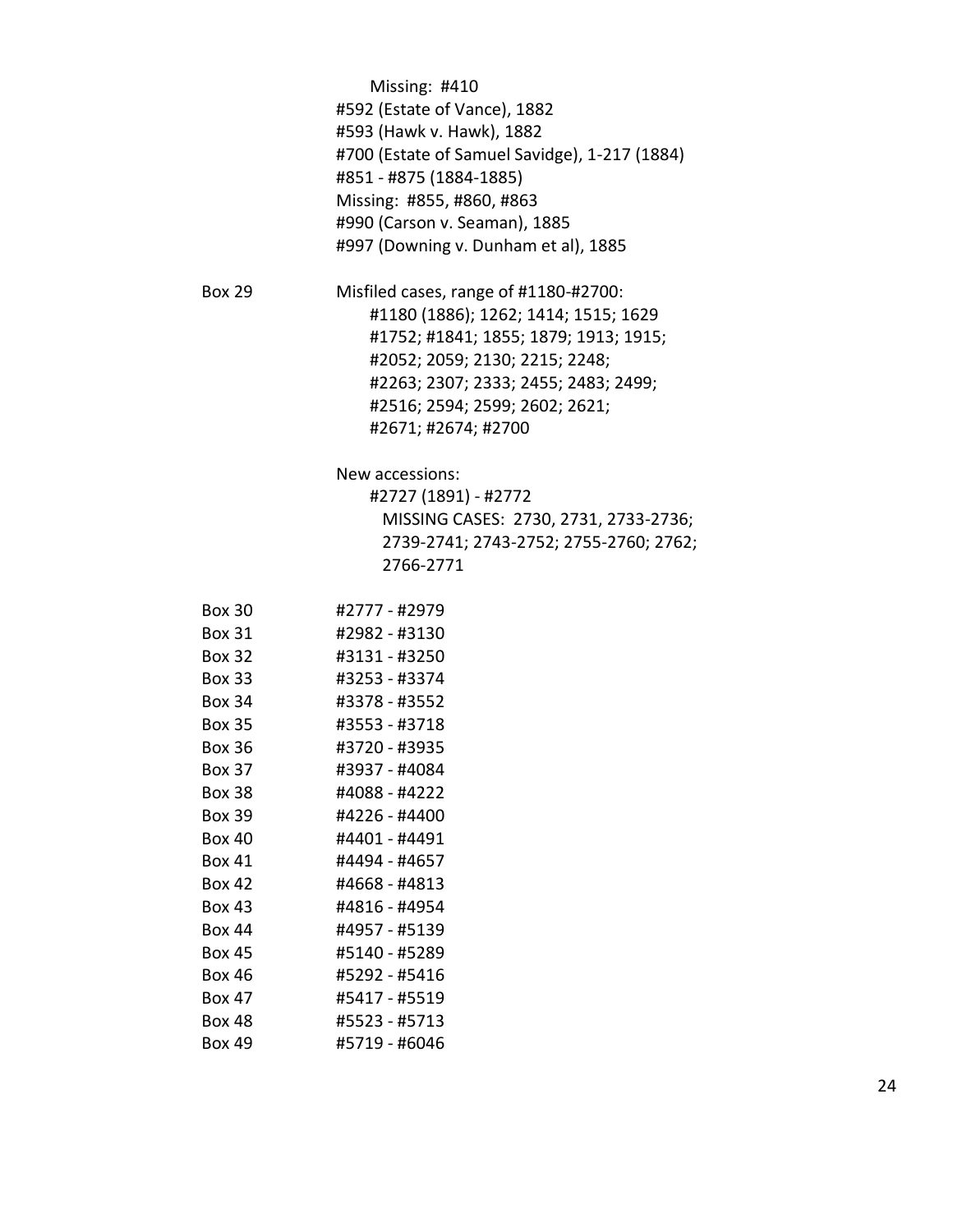| Box 50        | #6050 - #6494   |
|---------------|-----------------|
| Box 51        | #6501 - #6975   |
| <b>Box 52</b> | #6983 - #7489   |
| Box 53        | #7502 - #8048   |
| Box 54        | #8051 - #8522   |
| Box 55        | #8527 - #8778   |
| Box 56        | #8783 - #9190   |
| Box 57        | #9093 - #9646   |
| Box 58        | #9644 - #9904   |
| Box 59        | #9907 - #10283  |
| Box 60        | #10305 - #10767 |
| Box 61        | #10770 - #10998 |
| Box 62        | #11001 - #11307 |
| Box 63        | #11313 - #11599 |
| Box 64        | #11616 - #12655 |
| Box 65        | #12874 - #13967 |

# Series Eight Bills of Exception, 1895-1968

<span id="page-24-0"></span>Scope and content note: The Bills of Exception are for selected cases only and are not complete for each case.

Boxes 1-5 Selected Bills of Exception, Civil & Criminal, 1895-1968

## <span id="page-24-1"></span>**Series Nine State Tax Suit, 1904-1906**

| <b>Confirmation Record</b> |
|----------------------------|
| <b>Confirmation Record</b> |
| <b>Confirmation Record</b> |
| <b>Final Notice Record</b> |
| <b>Final Notice Record</b> |
| <b>Final Notice Record</b> |
|                            |

## <span id="page-24-2"></span>**Series Ten Encumbrance Record, 1892-1971**

| Vol. 1 | Encumbrance Record (Sale Dockets-Taxes) |
|--------|-----------------------------------------|
|        | 1895-1917                               |
| Vol. 2 | Sale Docket, No. 2                      |
| Vol.3  | Sale Docket, No. 3                      |

- Vol. 4 Sale Docket, No. 4
- Vol. 5 Sale Docket, No. 5

<span id="page-24-3"></span>**Series Eleven Miscellaneous, 1880-1960**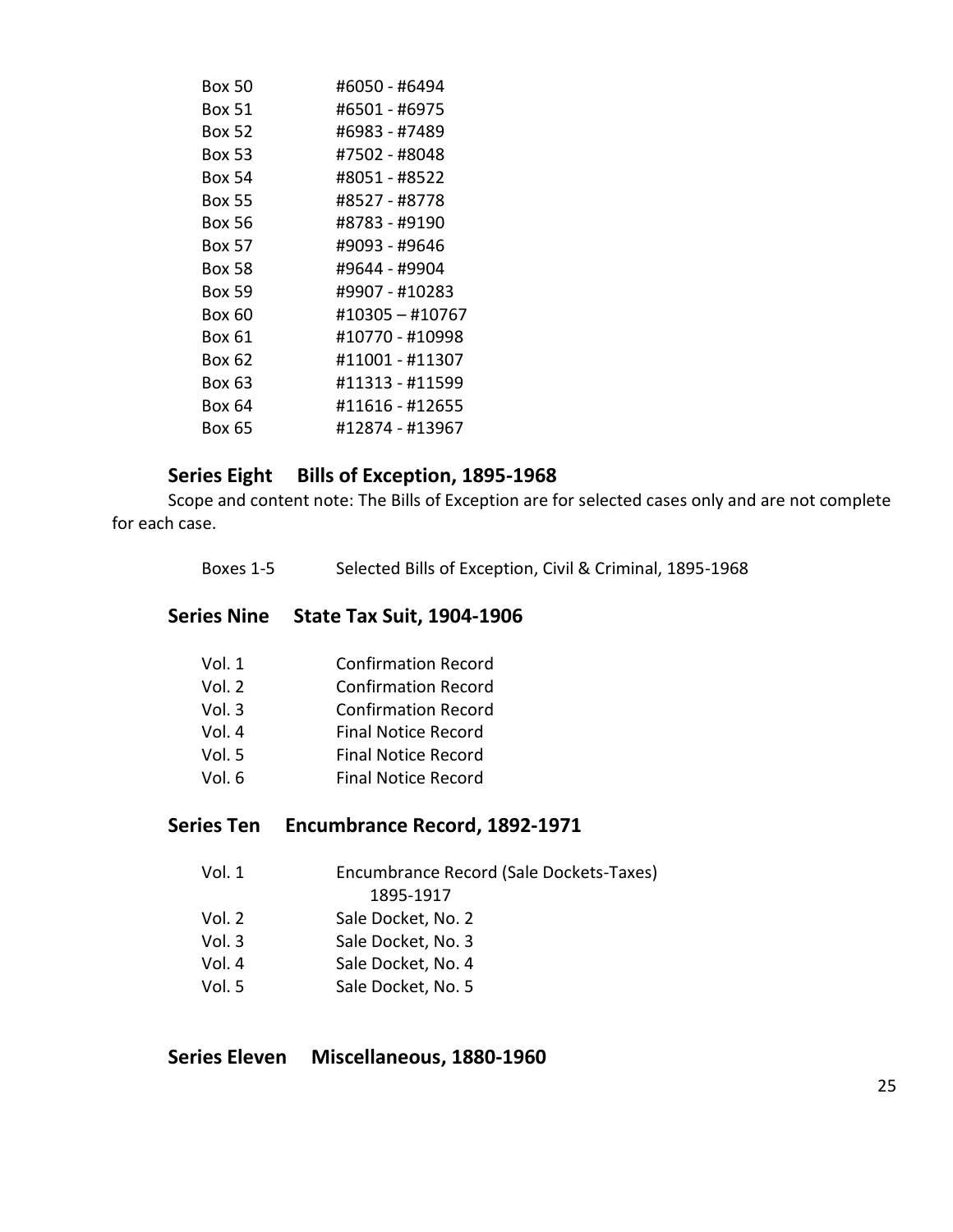| Box 1  | Jury Instructions, 1880-1960              |
|--------|-------------------------------------------|
| Vol. 1 | Juror and Talesman List, No. 1, 1889-1896 |
| Vol. 2 | Jury Book, No. 2, 1897-1922               |
| Vol.3  | Jury Book, No. 3, 1922-1959               |
| Vol. 4 | Decree of Foreclosure, No. 1, 1890-1891   |

# **Series Twelve Mental Health Board, 1950s-1960s**

<span id="page-25-0"></span>Scope and content: These records are unprocessed. Rough inventory is provided. Access restriction: These records are confidential per Nebraska Revised Statute 71-961 and access is restricted. Please contact our reference department for more information.

1 box of unprocessed mental health board records, including correspondence from state hospitals to the district court, a card catalog of state hospital patients which contains info about patients, their family relationships, and their dates of admittance and discharge, ca. 1950s and 1960s

# <span id="page-25-1"></span>**Subgroup Eight Superintendent of Schools, 1902-1925**

Scope and content: This subgroup contains records from the office of the superintendent of schools. It is arranged into two series based on record type.

# <span id="page-25-2"></span>**Series One School Census, 1902-1904**

Custodial History: These school census records were loaned to the Historical Society for microfilming by the County Supt. of Schools April 24, 1978. We do not retain the original records – only the microfilm.

| Roll #1   | School Census, 1902, Dist. #1   |
|-----------|---------------------------------|
| 494 shots |                                 |
| 494 pages | thru                            |
| #17,485   |                                 |
|           | School Census, 1904, Dist. #120 |

<span id="page-25-3"></span>**Series Two Correspondence, 1913-1932**

- Vol. 1 State Superintendent Letters, 1913-1915
- Vol. 2 State Superintendent Letters, 1918-1920
- Vol. 3 State Superintendent Letters, 1920-1922
- Vol. 4 State Superintendent Letters, 1924-1925
- Vol. 5 Transfers of School Taxes and Transfer of School Privileges forms, 1931-1932

# <span id="page-25-4"></span>**Subgroup Nine School District Records, n.d.**

Box 1 Director's Records District 34, 1876-1917